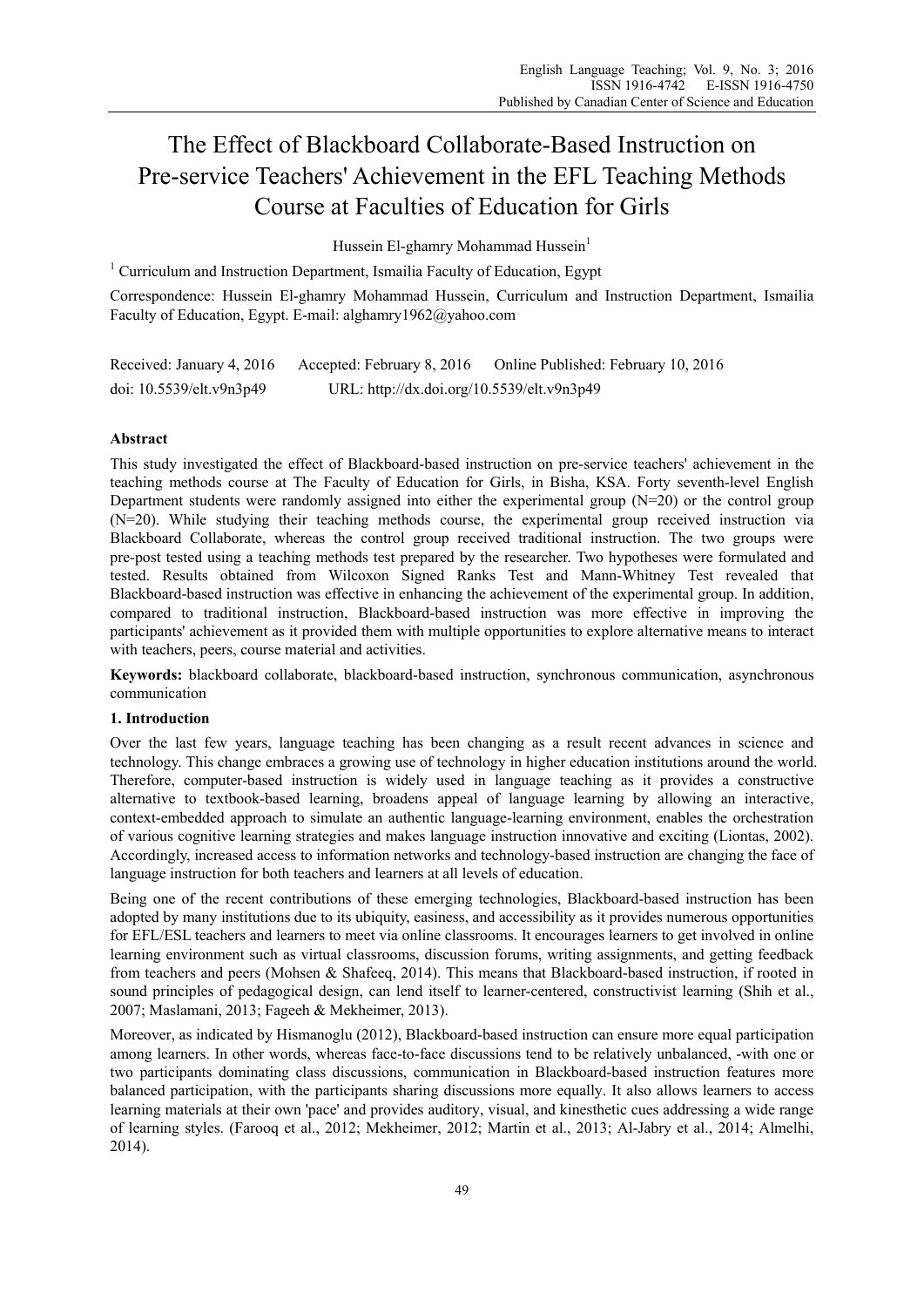#### *1.2 Context of the Problem*

King Khalid University lies in the city of Abha, in Asir region. It consists of 26 different campuses and 48 colleges, offering higher education. It allocates separate campuses for male and female students. Male teachers are not allowed to teach female learners in face-to-face classes and have to use studios where they give lectures to female learners who can watch through a television screen in the room next door. Thus, learners are only allowed to ask questions through a telephone attached to the wall. They also face another challenge when it comes to travelling to and from lectures; female students at KKU depend on male relatives to take them to and from lectures. A third challenge is embodied in the huge geography and dispersion of campuses which are overloading for teachers. Teachers have to spend a significant amount of their time travelling long distances to provide lectures. This led the university to establish its first e-learning center in 2005 and choose Blackboard Collaborate as the primary learning management system in 2008. However, none of the courses prescribed to English majors at Bisha Faculty of Education for Girls is taught through Blackboard Collaborate. Most- if not all- of the courses taught via Blackboard Collaborate are related to Computer Sciences.

EFL majors at The Faculty of Education for Girls study a 4- year program of courses in English language skills, English literature, linguistics, applied linguistics, and translation. They take only one course on EFL teaching methodology, which is not enough for the diverse needs of EFL teachers. They spend only the last semester of their program at intermediate or secondary schools as trainees, and are required to teach one or two courses (four to eight classes a week). This was supported by Al-Hazmi who concluded that, although Ministry of Education has done so much to improve and update English language curricula since 1991, it has lagged behind in doing the same for EFL teacher education programs (2003). He went on to state that the gap between the content of teacher education programs and the needs of the classroom widens. Accordingly, after graduating from university, many EFL teachers lack the essential language skills, especially the ability to speak the language (Al-Hazmi, 2003).

Accordingly, since Blackboard-based instruction has proved to be effective in improving EFL/ESL students' achievement by creating functional virtual communities where relevant, meaningful learning can be generated in dynamic, interactive contexts, (Shih et al., 2007; Farooq & Gulzar, 2011; Zaid, 2011; AlAjmi et al., 2012; Farooq et al., 2012; Aldosari, 2013; Almelhi, 2014), this study sought to investigate its effects on EFL pre-service teachers' achievement in the teaching methods course.

#### *1.3 Statement of the Problem*

King Khalid University, like other Saudi Universities, has long had to face the problem of providing education in large geographical areas with low population density in Aseer Region. One of the solutions has been launching distance online programs in all campuses. However, the problem -as identified by Romano (2003) -is that the capacity of technology to transform teaching and learning in teacher education programs is not fully grasped; thus, after many years of trial and error, its potential impact is still not realized. Also, Bowman (2000) concluded that teachers "did not see a single example for the infusion of technology in context" in their teacher education programs. The absence of technology in teacher education programs could be a major barrier to teachers' future use of technology in the classroom. One approach to resolving this dilemma is to integrate recent technology into these programs. Thus, this study was motivated by the theoretical claim that, although a great deal of educational programs at the tertiary level is technology driven, EFL teacher education programs are in need of technology integration (Romano, 2003; Maslamani, 2013).

In addition, as indicated by AlAjmi et al. (2012), there is a restricted amount of research examining the impact of recent technology on the learning effectiveness in KSA. Moreover, as concluded by Alqahtani (2011), most of the studies investigating the use of modern technology in education in the Kingdom of Saudi Arabia have concentrated on the theoretical perspective such as defining the use of technology and identifying the potential barriers. Also, these studies have discussed the different views of academics and students regarding the application of modern technology in education. Consequently, more experimental studies are needed regarding the impact of recent technology such as Blackboard-based instruction on learners' achievement especially in the field of Teaching English as a Foreign Language (TEFL).

Teaching the EFL teaching methods course to the seventh-level English Department students at Bisha Faculty of Education for girls for six years, the researcher observed that the performance of many students is far below the accepted level. This was evident through various manifestations: (1) although ten scores are allocated to participation, few students participate in class discussions. When asked about the reasons of their low participation, some students attributed it to the lack of microphones in the classrooms. Others imputed it to the large number of students in the classroom, which deprived them from taking an active part in class discussions,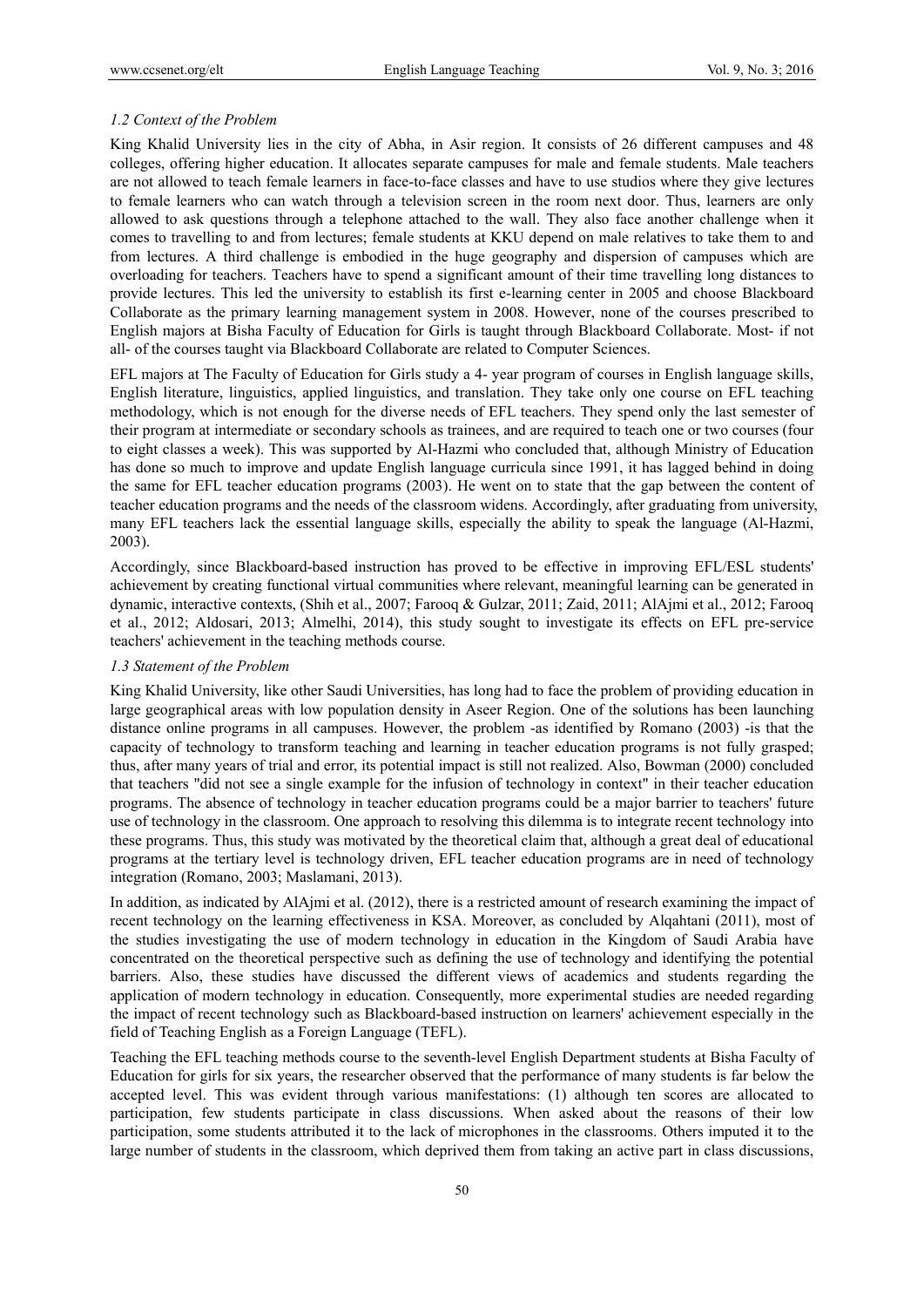(2) When they participate, students' performance shows that they lack the basic language skills to express their ideas, (3) Although the researcher always teaches students how to search the net for TEFL studies, most -if not all- of them resort to others (parents, colleagues or library staff) for conducting the search for them and (4) in the midterm and final exams, most of the students answer "True/False" questions (though they never correct false statements), and "Multiple Choice" questions ,while few students answer "Completion", "Comparison" or "Lesson Planning" questions. This reflects their low performance in the EFL teaching methods exams. This was supported by studies conducted by Al-Hazmi (2003) and Maslamani (2013). Moreover, although Blackboard-based instruction has proved to be effective in enhancing EFL/ESL students' achievement at the tertiary level (Zaid, 2011; Aldosari, 2013), it is not currently used in teaching any of the courses offered to English-Department students at Bisha Faculty of Education for Girls. Accordingly, no study has investigated the effect of Blackboard-based instruction on pre-service teachers' achievement in the EFL teaching methods course. Therefore, the present study attempted to fill these gaps and improve their performance in the prescribed course. To this end, two research questions were addressed:

1) What is the effect of Blackboard-based instruction on the seventh-level English department students' achievement in the EFL teaching methods course?

2) Which is more effective, Blackboard-based instruction or traditional instruction, in enhancing students' achievement?

#### *1.4 Purpose of the Study*

The purpose of this study is three-fold:

1) To examine the effect of Blackboard-based instruction vs traditional instruction on students' achievement in the teaching methods course at Bisha Faculty of Education for Girls.

2) To develop a framework which would illustrate how to adopt Blackboard-based instruction in the teaching methods courses?

3) To determine, through research, which type of instruction is more effective in improving students' achievement.

## *1.5 Significance of the Study*

Focusing on the types of instruction, namely, Blackboard-based instruction and traditional instruction, the current study claims that the comparative effectiveness of the two types of instruction is of great research value for the following reasons: (1) theoretically, studies in this area can inform issues such as the roles Blackboard-based instruction in TEFL and the role of modern technology in the teaching methods courses ; (2) pedagogically, research findings in this area may (a) provide EFL teachers and educators with useful insights into how to adopt Blackboard-based instruction and (b) fill in a research gap concerning the effectiveness of Blackboard-based instruction in enhancing students' achievement in the EFL teaching methods courses since no study has investigated the relative effectiveness blackboard- based instruction (Mekheimer, 2012).

## *1.6 Hypotheses*

To probe into the effect of Blackboard-based instruction on students' achievement in the EFL teaching methods course, two hypotheses were formulated and tested.

1) There are statistically significant differences at 0.05 level between the pre-and-posttest mean scores of the experimental group in the EFL teaching methods test, in favor of the latter.

2) There are statistically significant differences at 0.05 level between the post-test mean scores of the experimental group and the control group in the EFL teaching methods test, in favor of the former.

## *1.7 Delimitations of the Study*

This study was limited to:

1) the seventh-level English Department students at the Faculty of Education for Girls in Bisha, KSA for the following reasons:

a. Although their number was ninety-one at the beginning of the first term of the academic year 2013-2014, they attended as one group in a room designed for no more than forty students. Thus, the room was overcrowded and it was difficult for the students to attend the lecture standing up for three hours.

b. The course schedule of some students was discordant with the time allocated for the teaching methods course.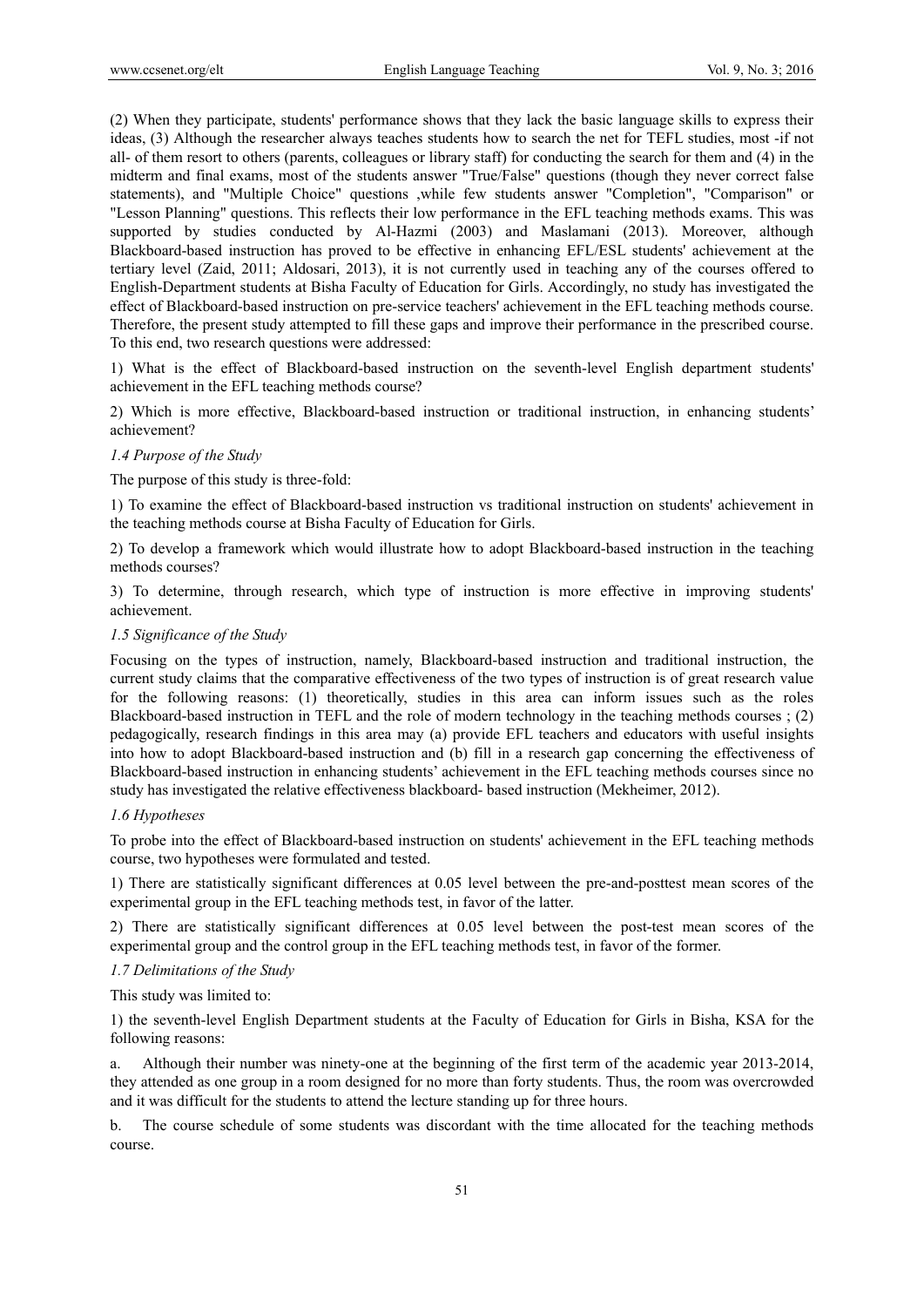c. Many students come from distant places (from one-hundred and fifty to two-hundred kilometers) to attend the lecture.

d. The allocated time of the lecture was from 12:00 to 2:00 pm on Monday and from 1:00 to 2:00 on Thursday. It was difficult for students to be active enough to attend the lecture. In addition, at this time, they should come back to their distant homes.

#### **2. Definition of Terms**

Some terms were repeatedly used in this study. The definition of these terms is presented below.

## *2.1 Blackboard Collaborate*

In this study, the term 'Blackboard Collaborate' is used to mean a web conferencing system which allows teachers and students to communicate with one another synchronously and asynchronously, view presentations or videos, interact with other participants, and engage with resources in work groups.

#### *2.2 Blackboard-based Instruction*

This term is used to mean a learner-centered approach to teaching which integrates Blackboard Collaborate into the EFL teaching methods course. According to this approach the teacher, as a guide or facilitator, uses 'Blackboard Collaborate' to teach the course and enables the learners to benefit from its available facilities to perform their tasks successfully.

# **3. Review of Literature**

This section consists of two parts. Part one ,'Blackboard Collaborate', deals with the definition of 'Blackboard Collaborate', advantages of Blackboard-based instruction, disadvantages of Blackboard-based instruction, the need for Blackboard-based instruction in King Khalid University, the technical requirements for 'Blackboard Collaborate', and components of 'Blackboard Collaborate'. In addition, it provides some implications for EFL teachers. Part two, 'The Teaching Methods Course ', sheds light on the teaching methods course offered to the seventh-level English Department students at the Faculty of Education for Girls in Bisha.

## *3.1 Blackboard Collaborate*

Recent advances in technology have led to significant changes in all aspects of human life. With the availability of the Internet, information technologies have gained rapid acceleration and the development of various innovative tools has influenced the field of education since then. Being among the latest contributions of these emerging technologies, 'Blackboard Collaborate' provides numerous opportunities for teachers and learners to chat and study in cyberspace where they can surpass the limits of time and space. It has been serving as an interactive learning application for EFL teachers and learners all over the world.

#### 3.1.1 Definition of 'Blackboard Collaborate'

The term 'Blackboard Collaborate' has been defined by many researchers. For example, while Kashghari and Asseel (2014: 36) look upon 'Blackboard Collaborate' as "one of the most popular course management systems for classroom and online educational assistance", Alelaiwi and Hossain (2015) consider it as an e-learning delivery tool which can be used as an e-learning platform and/or as supplementary tool for traditional teaching and learning. Furthermore, while Aljabre (2012) defines 'Blackboard Collaborate' as a distance learning management system serving as a medium through which students can attend live classes and participate in those classes by using the whiteboard, real-time quizzes, recording and playback capabilities, and application sharing, Al-Melhi (2014) considers it as a learning management system which provides electronic access to reading texts synchronously or asynchronously in the form of Blackboard Collaborate sessions. In this study, the term 'Blackboard Collaborate' (previously known as Eliminate Live) is used to mean a web conferencing system which allows participants (teachers and students) to communicate synchronously and asynchronously, view presentations or videos, interact with other participants, and engage with resources in work groups.

## 3.1.2 Advantages of Blackboard-based Instruction

The literature investigating the general features of Blackboard-based instruction and its potential benefits for teaching and learning has produced a long list of positive capabilities. The following are some advantages associated with adopting Blackboard-based instruction (Brown, 2007; Liaw, 2008; Heirdsfield et al., 2011; Fageeh and Mekheimer, 2013; Martin et al., 2013; Al-Jabry et al., 2014; Almelhi, 2014; Mohsen and Shafeeq, 2014).

## 3.1.2.1 Increased Accessibility and Availability

Both teachers and learners can benefit from Blackboard-based instruction at anytime and anywhere. Learners can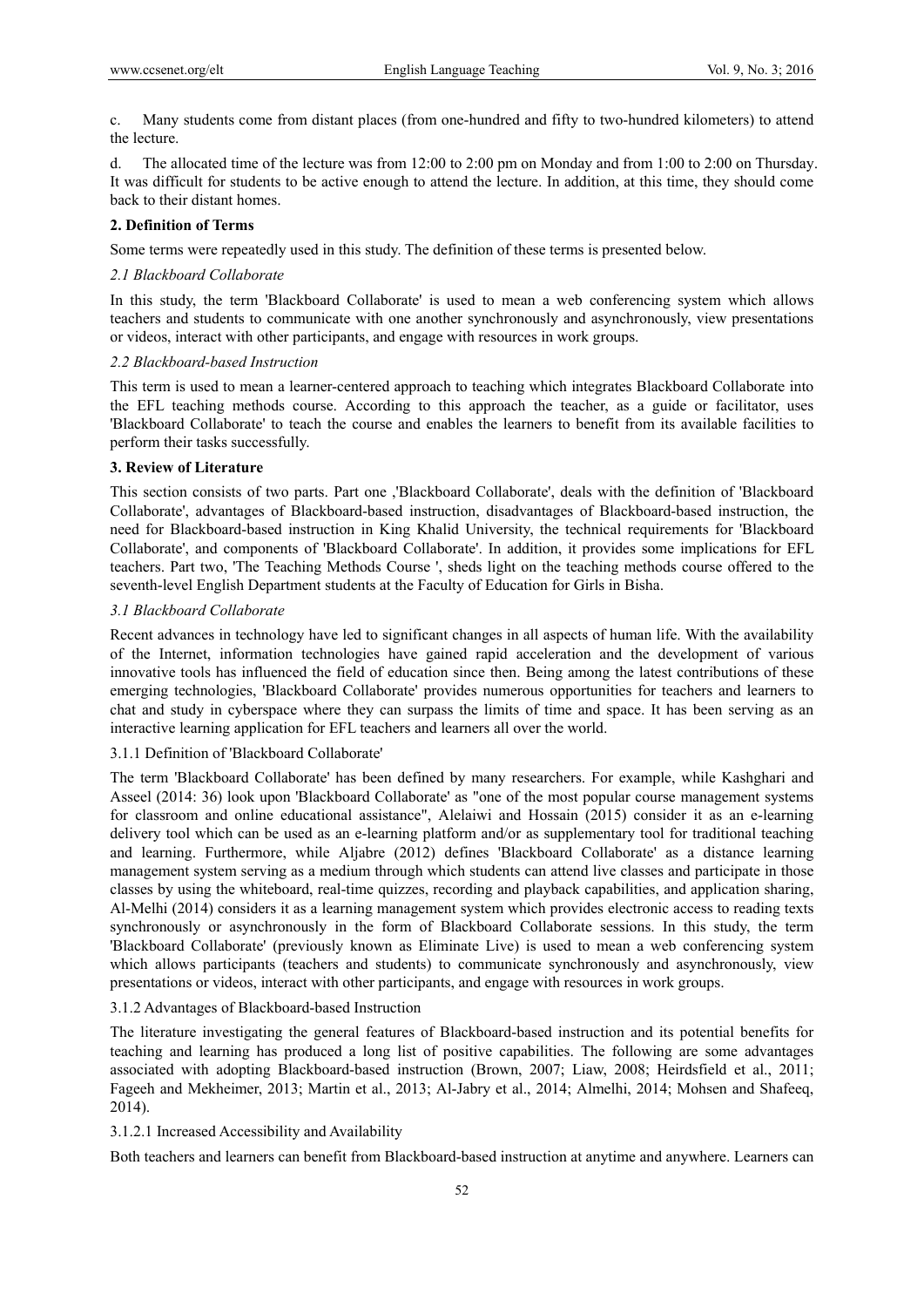view and download course materials and other information and submit assignments online as soon as they are complete. That's why previous research (Bradford et al., 2007; Heirdsfield et al., 2007; Heirdsfield et al., 2011) indicates that it is the increased availability that most appeals to learners. For example, in a study conducted by Heirdsfield et al. (2011), learners commented on the importance of having lecture notes available both before the lecture and whenever they were subsequently needed. They liked being able to access unit materials, library databases and other materials such as homework and workshop tasks posted by the lecturer at any time of the day or night. In addition, the study revealed that access to contacts with the teaching team, other learners and university staff created opportunities for collaboration through blackboard. Moreover, having learning resources available in a central location and accessible for twenty-four hours a day was perceived as valuable in terms of efficient use of time and also valued as a resource for revision and examination preparation.

#### 3.1.2.2. Synchronous and Asynchronous Communication

Blackboard-based instruction enables both EFL teachers and learners to communicate synchronously and asynchronously. In both synchronous and asynchronous communication, an environment of collaboration and scaffolding is established within the learning context. This virtual communication also enhances interaction which can take place in different forms. It may be between a learner and course materials, learner and learning activities, learner and teacher and among learners. Teachers can use synchronous communication technology without limits and build opulent learning communities that augment participation and invigorate innovation. They can set up virtual classrooms for scheduled classes where synchronous discussions occur in real time and have a stronger sense of social presence.

In addition, synchronous communication seems to increase psychological arousal through its ability to convey information that characterizes natural media (e.g., immediacy, feedback, facial or verbal expression, body language). So, "learners always feel more disposed towards using the synchronous chat to exchange social support and discuss less complex issues since this type of communication more closely resembles face-to-face interaction" (Hrastinski, 2008:51). Thus, synchronous communication provides learners with multiple opportunities to explore alternative means to interact with teachers, peers, course material and activities (Thurmond & Wambach, 2004; Farooq & Gulzar, 2011).

Asynchronous online communication, on the other hand, takes place over a delayed time period. It enables learners to interact frequently with each other and with the teacher. It also has the advantage of allowing learners to take time to think carefully about their responses before posting them online. In addition, it provides learners with the flexibility to participate according to their schedule, in an environment which is geographically separate from the teacher. Accordingly, both types of communication (synchronous or asynchronous) can enhance interaction with the teacher and other learners, which provide opportunities for knowledge building as much of learning occurs within social contexts (Liaw, 2008).

## 3.1.2.3 Verbal and Non-verbal Communication

There are many similar communication features between traditional instruction and blackboard-based instruction. In traditional instruction, teachers and learners can talk, see each other and send text messages either by putting words on a whiteboard or passing paper notes. Learners can also raise their hands, provide feedback with facial expressions and respond with a 'yes/no' to teacher's feedback. The same thing can happen in Blackboard-based instruction where teachers and participants can use 'The Audio and Video Panel'' to speak, chat and see each other. In addition, they can raise their virtual hands, send feedback with emoticons and respond using the polling tool. Moreover, in addition to direct text/voice/video messaging, the participants can communicate in other ways: exchanging objects, moving in a shared space, i.e. an interface where the participants see the same collection of objects, can add objects, take them in their private space, edit them, delete them ... etc. Whiteboards are typical examples of these shared spaces.

## 3.1.2.4 Collaborative and Interactive Learning Environment

Blackboard-based instruction employs tools for collaborative and interactive learning. These include announcements, chat rooms, email, discussions and virtual classrooms. The announcements tool provides a simple, efficient way for sending messages to all learners in the group without wasting class time while the email facility provides learners with the opportunity to communicate with teachers on an as-needed basis. Also, asynchronous online discussions allow learners to interact frequently with each other and with the teacher. In addition, they have the advantage of providing learners with enough time to thoughtfully compose their responses before posting them online. Synchronous discussions, on the other hand, as evident in the virtual classroom facility, occur in real time and have a stronger sense of social presence (Malikowski et al., 2007). In both synchronous and asynchronous discussions, an environment of interaction and collaboration is established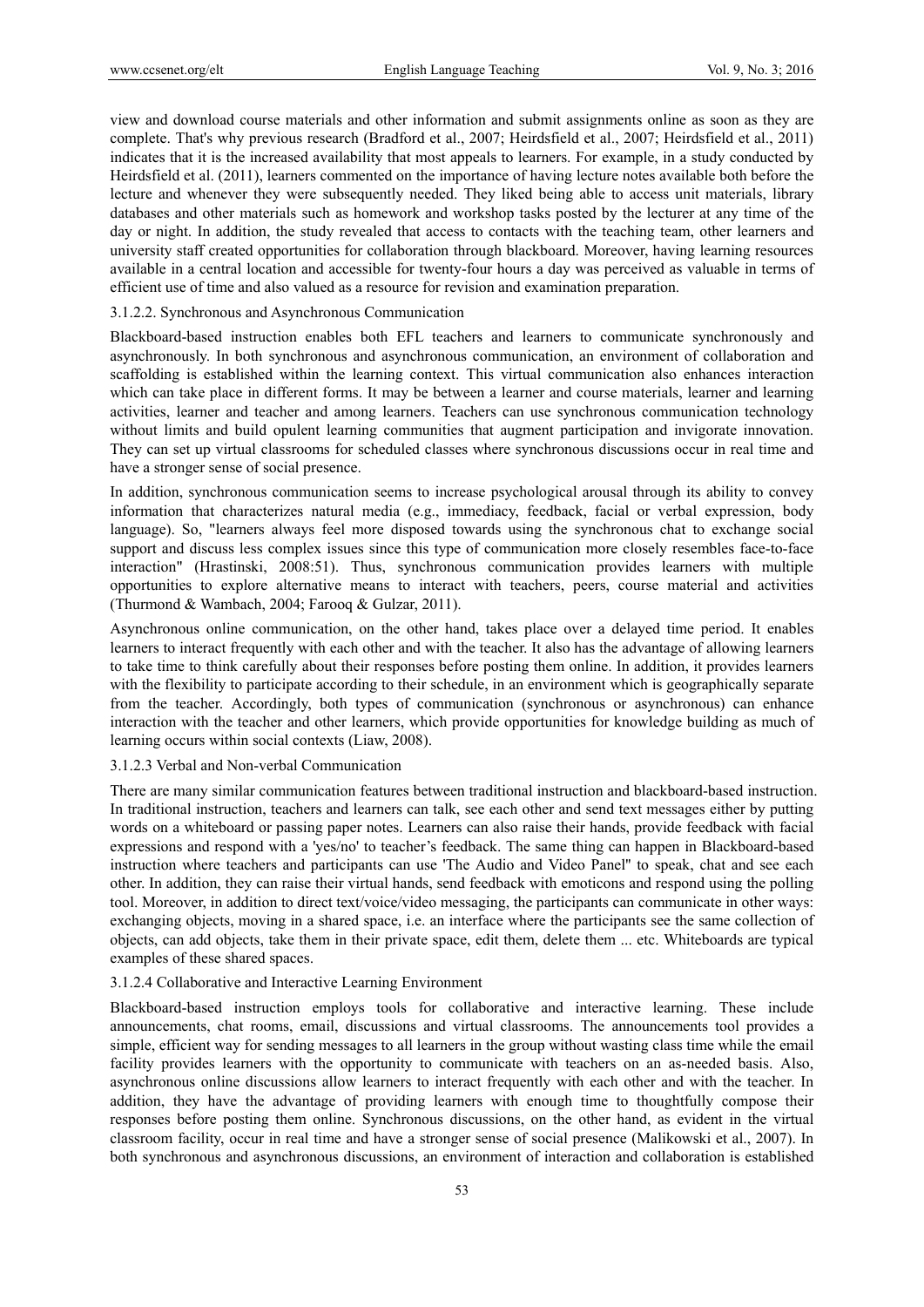among learners and teachers. Such virtual interactions enable teachers and learners to talk and work collaboratively without having to schedule a suitable time for all parties to meet. Thus, they are useful for time effectiveness for teachers and learners alike.

#### 3.1.2.5 Addressing Different Learning Styles

According to Brown (2007), when instruction is matched to the students' learning styles, the student and performance is greatly enhanced. Blackboard-based instruction allows learners to access the learning materials at their own pace. In addition, it offers auditory, visual, and kinesthetic cues appealing to a broad range of learning styles.

## 3.1.2.6 Alleviating Performance Anxiety

Generally, many EFL learners suffer from performance anxiety in real communication. Since it is not acceptable for them to make mistakes and they don't like to embarrass themselves in public, they don't speak up. This suggests that other factors such as shyness, rather than failure to understand the discussions, might be causing some learners to eschew discussion in face-to-face modes but participate more equally in blackboard-based modes. At this juncture, Blackboard-based instruction helps such learners to alleviate their performance anxiety. Another factor which can alleviate performance anxiety is that weak and average learners can access the learning materials before and after the scheduled lectures, which enhances their comprehension.

# 3.1.2.7 Equality of Participation

Blackboard-based instruction, both in its asynchronous form (largely through e-mail discussion forums) and its synchronous form (through virtual classrooms and real-time discussions) provides learners with equal opportunities for participation. In other words, while discussions in traditional instruction tend to be relatively unbalanced, with one or two participants dominating class discussions or determining the topics due to lack of microphones -as the case in faculties of education for girls-, communication in Blackboard-based instruction features more balanced participation, with the learners sharing discussions more equally.

## *3.2 Disadvantages of Blackboard-Collaborate Based Instruction*

Despite the benefits Blackboard-based instruction in foreign language teaching and learning due to its immersive and interactive nature, it has some drawbacks such as lack of learner awareness, the need for high end technology and frequent technical failures (Liaw, 20085; Heirdsfield et al., 2011).

## 3. 2.1 Lack of Learner Awareness

Blackboard-based instruction, as is the case with the new technology-based approaches, needs more time to infuse into the areas that it had failed to reach so far. So, while preparing learning courses via Blackboard Collaborate, teachers should consider learners' awareness and their ability to use the new technology in their learning practices. In this study, all the participants had more than three years of computer experience, and all had more than two years of Blackboard experience. They had various backgrounds about using computers, especially for emailing and doing assignments via Blackboard as the main Learning Management System (LMS) in King Khalid University. Thus, all the participants knew well about using the LMS.

## 3.2.2 The Need for High End Technology

Slow Internet connections and/or older computers may make it difficult for learners to join the scheduled virtual sessions and/or access the course materials, which may cause a frustrating technological problem. This may be solved by informing learners of the adequate computer specifications, providing proper technical support and training them in the use of different kinds of software (Heirdsfield et al., 2011).

## 3. 2.3 Frequent Technical Failures

From time to time, learners may encounter technical problems. For example, if the learning software doesn't work well with the computers or the Internet connection fails in the midst of a lesson, the teacher /learners may spend more time working with the software or repairing the connection than tackling the target learning material. The teacher should inform learners that, since Blackboard-based instruction is a growing technology-based approach, it requires patience until it achieves its objectives (Liaw, 2008).

## *3.3 The Need for Blackboard-based Instruction in King Khalid University*

King Khalid University, which is headquartered in the city of Abha, was established in 1998. It consists of 26 different campuses and 48 colleges, offering higher education to a large number of students. Separate campuses are allocated for male and female students. Male teachers are not allowed to teach female students in face-to-face classes and use studios where they give lectures through a television screen in the room next door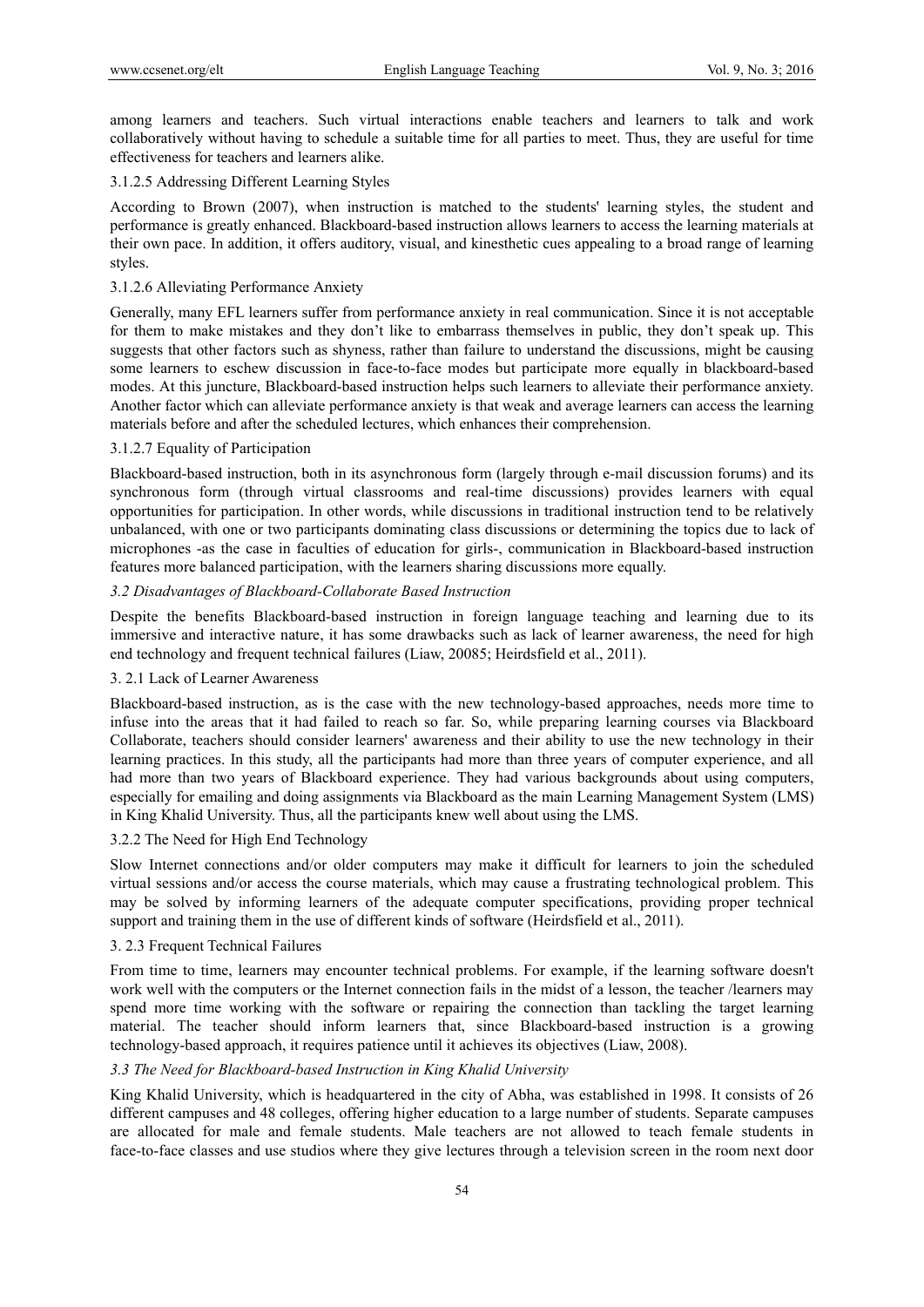where students are only permitted to ask questions through a telephone attached to the wall. This causes lack of interaction and participation. In addition, female students experience other challenges when it comes to travelling to and from their campuses. They depend on male relatives or drivers to take them to lectures. This is costly, time consuming.

Accordingly, King Khalid University set up an e-learning center in 2005 and launched 'Blackboard Collaborate' to as the main LMS. Accordingly, Blackboard-based instruction has enabled teachers and students to attend classes anywhere at any time through an Internet connection. It also helps students to access content materials such as lesson overviews, tasks, assessments, links to online resources and downloadable training resources and files.

Blackboard-based instruction also provides more opportunities for female students -who are denied admission to higher education because of overcrowding - to be admitted to the university. It also provides students, not living in one of the major cities where most of the university campuses are located, the opportunity to receive higher education. Thus, the increase in enrollment, specifically the increase in female students in new educational programs and courses, validates the need for Blackboard-based instruction which offers them the opportunity to better manage home and education (Aljabre, 2012).

*3.4 Components of Blackboard Collaborate* 

As seen in figure (1), Blackboard Collaborate includes ten components Dimas (2015):

## 3.4.1 The Title Bar

'The Title Bar/Page Header' displays information about the current screen. Its purpose is to orient the participants.

## 3.4.2 The Menu Bar

'The Menu Bar' contains navigation elements that allow participants to access specific areas of a course or other parts of the Blackboard. It changes depending on where the participants are in Blackboard. It contains: File, Edit, View, Tools, Windows and Help Menus.

#### 3.4.3 The Audio and Video Panel

'The Audio and Video Panel' contains the tools for using the microphone function and for monitoring and controlling the microphone and its volume levels. It also contains a window for video streamed from the participants' webcams as well as the controls for activating streaming from the teacher's webcam. Also, it enables participants to take part in conversations either using a microphone and speakers (or headset) or via a teleconference. In addition, it allows them to transmit and receive video during sessions. Moreover, it enables teachers to preview their videos before transmitting them.

#### 3.4.4 The Participants Panel

'The Participants Panel' shows all session participants, including learners and teachers, along with certain user-inputs such as poll responses and emoticons. It also contains a set of buttons for raising hands, adding emoticons and stepping away from the session. Furthermore, it provides information about the participants' current activities, such as talking (Audio), transmitting video, sending a chat message, using the Whiteboard drawing tools and conducting an application sharing session.

## 3.4.5 The Chat Panel

'The Chat Panel' enables the participants to send chat messages to everyone in the session or to the teacher only. By selecting names in the participants list, private chat messages can be sent to individuals. Also, messages can be printed and saved to track session communication.

#### 3.4.6 The Minimize Button

- 3.4.7 The Maximize Button
- 3.4.8 The Close Button
- 3.4.9 The Collaboration Toolbar

'The Collaboration Toolbar' contains three buttons for switching between the three content modes (Whiteboard, Application Sharing and Web Tour), 'The Information Menu' for obtaining session information (e.g., connection type) and starting the 'Timer', 'a Load Content Button' for loading content into the session and the Record Button.

3.4.10 The Content Area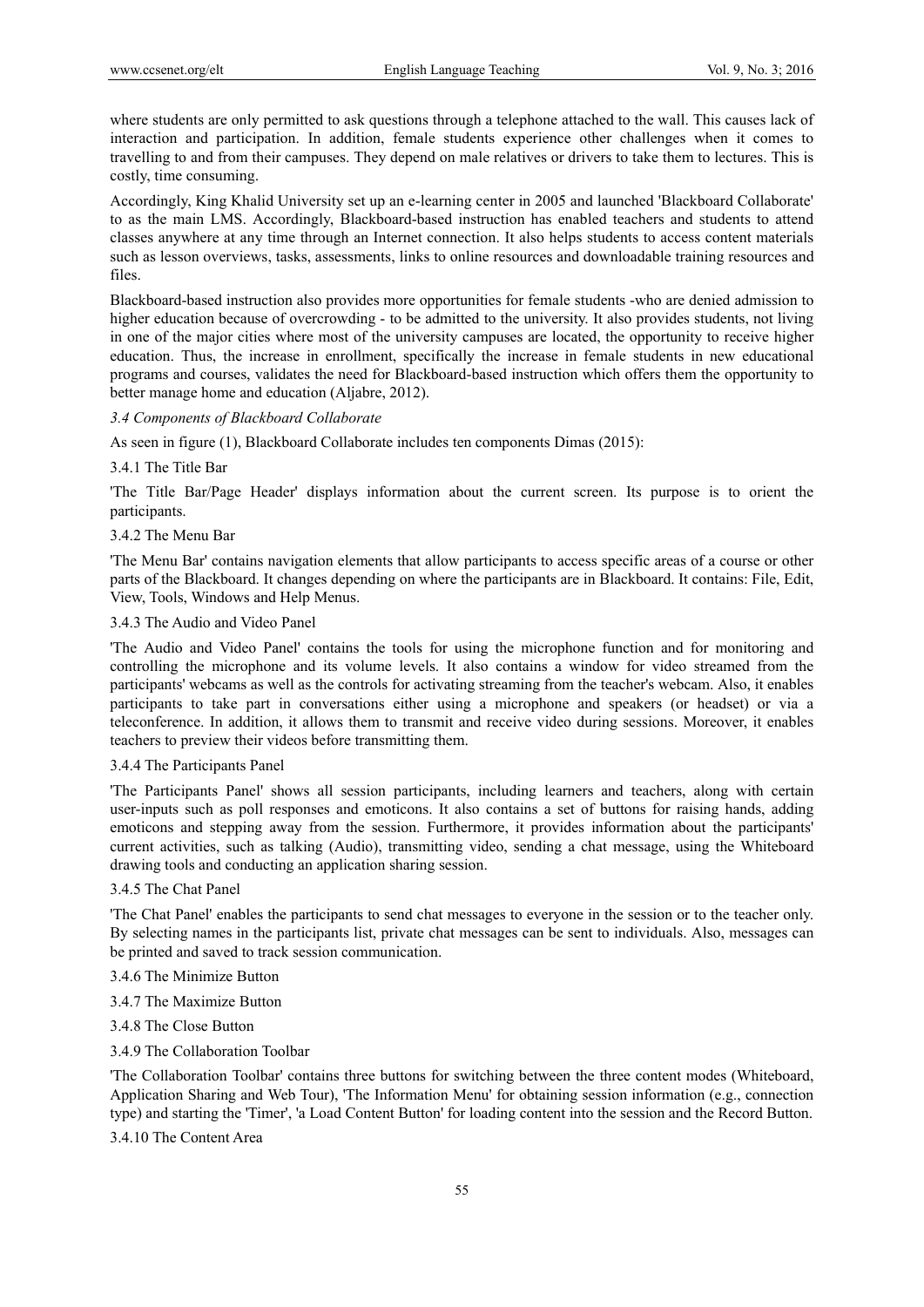The Content area is the main presentation panel. Teachers can use this region to load presentations, where learning materials are displayed. Participants can use the tools on the Whiteboard to write or draw. Participants can also print the Whiteboard pages or save them to a file to review later (unless the Whiteboard has been protected).



Figure 1. Components of blackboard collaborate

# *3.5 Part two: The Teaching Methods Course*

At The Faculties of Education for Girls, English department students study their teaching methods course at the seventh level. Then they start their teaching practice at eighth level. This course aims to help them acquire the knowledge, skills and attitudes required for their teaching practice. It tackles not only the planning of lessons in an EFL setting but also its implementation. It enriches the students' theoretical background and provides an ample opportunity for practice through group discussions, a number of micro-teaching sessions and various consultations. The course consists of forty-two hours, covering twenty-three items which are shown in Table 1.

## **4. Methodology**

## *4.1 Design*

The design of the study is quasi-experimental consisting of two groups: a control group  $(N=20)$  and an experimental group  $(N=20)$ . At the beginning of the second week of the first term of the academic year 2013-2014, the pre-test (The EFL Teaching Methods Test) was administered to the two groups. Then, the two groups were taught the teaching methods course. The duration of the experiment was about fourteen weeks, three hours a week. At the end of the experiment, the two groups were post-tested using the same test (The EFL Teaching Methods Test).

## *4.2 Participants*

Out of ninety-one seventh-level English Department students, forty were randomly assigned into either the experimental groups  $(N=20)$  or the control group  $(N=20)$ . While studying their teaching methods course, the experimental group received instruction via Blackboard Collaborate whereas the control group received traditional instruction. All the participants had more than three years of computer experience and had more than two years of Blackboard experience. They had various backgrounds of using the computer, especially for emailing and doing assignments via Blackboard as the main LMS in King Khalid University.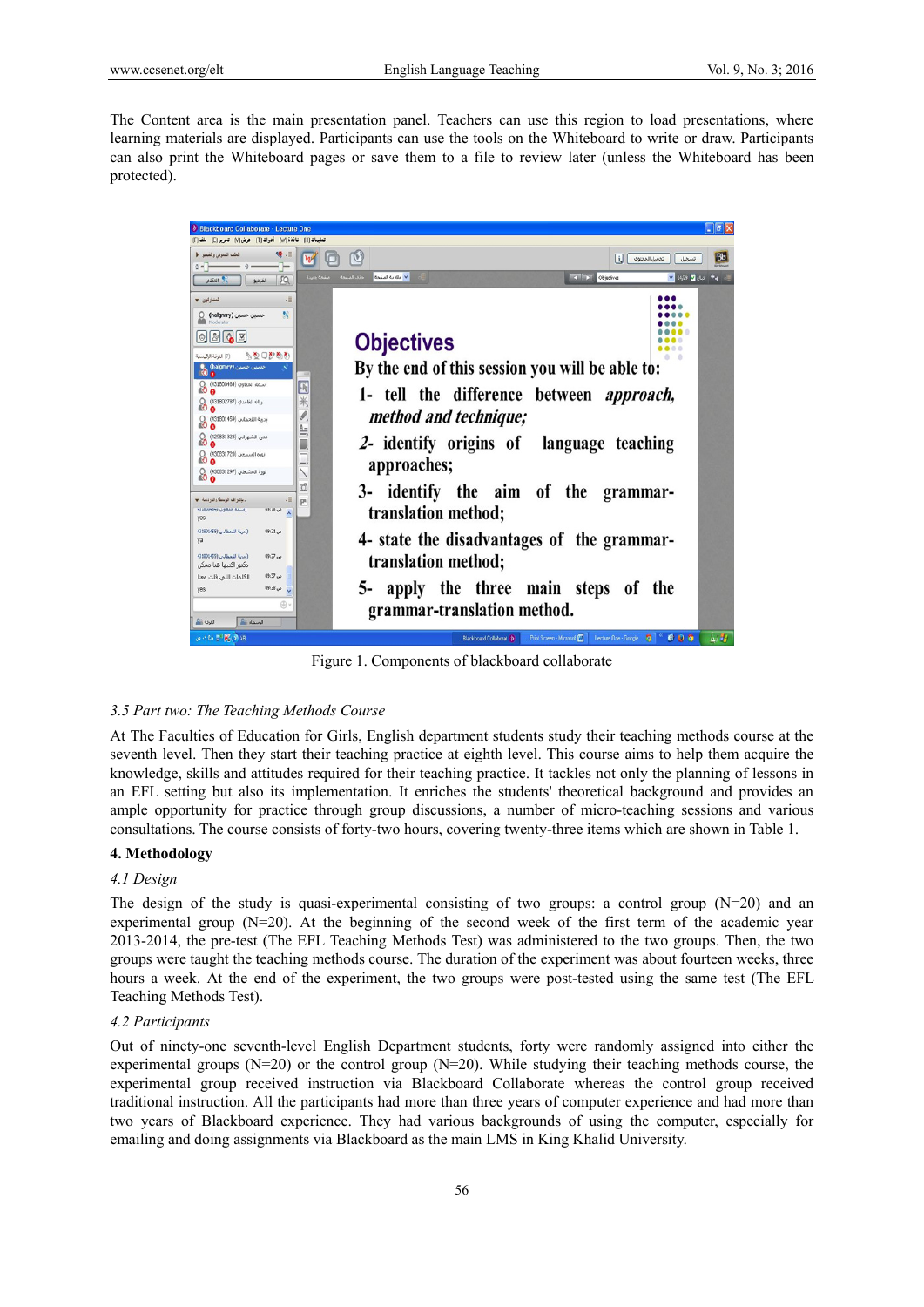#### *4.3 Instruments*

To collect data, a teaching methods test was prepared and used as a pre-posttest. The test was designed to measure students' achievement in the teaching methods course. The test consisted of fifty items (Appendix One).The test included five questions: True-False, Multiple Choice, Completion, Comparison and Lesson Planning.

#### 4.3.1 Test Validity

Two methods were used for determining the test validity, namely, face validity and intrinsic validity.

## a) Face Validity

The teaching methods test was submitted to a jury of five college staff members to state how far the test items measure the skills they were intended to measure and make the necessary modifications (Appendix Two). Based on the jury members' remarks, items of questionable validity were revised or deleted. In addition, other new items were added.

# b) Intrinsic Validity

The test intrinsic validity was determined through the square root of the test reliability coefficient (El-Said, 1979:553). The test reliability coefficient was  $\sqrt{0.862}$ . The intrinsic validity is 0.928. Thus, the test was valid.

# 4.3.2 Test Reliability

The test-retest reliability was adopted. The test was administered to forty-one seventh-level English Department students by the end of the second term of the academic year 2012-2013 with an interval of two weeks. Pearson Product-moment correlation coefficient was calculated (Brown, 1996). It was 0.862. Thus, the calculated correlation coefficient is larger than the critical value (0.3218). This means that the calculated correlation coefficient is statistically significant (Brown, 1996).

## *4.4 Procedures*

Before the experiment, the teaching methods test was designed. Then, the test validity and reliability were identified by the end of the second term of the academic year 2012-2013. At the beginning of the experiment (the second week of the first term of the academic year 2013-2014), the participants were introduced to the purposes of the study. Then, they were assigned either to the control group  $(N=20)$  or the experimental group  $(N=20)$ . Afterwards, the researcher explained to each group what to do during the experiment. The experimental group received training in manipulating the teaching methods course via Blackboard Collaborate. Next, the pre-test (The Teaching Methods Test) was administered to the two groups.

During the experiment which lasted for fourteen weeks, the researcher taught the teaching methods course applying Blackboard-based instruction with the experimental group whereas the control group received traditional instruction. The experimental group accessed the online course from home, as they had no internet access from college.

At the end of the experiment, the post-test (The Teaching Methods Test) was administered to the two groups. Finally, based on the statistical analysis of the obtained data, results were discussed and recommendations were made.

## *4.5 Materials*

## 4.5.1 The Course Goals

By the end of the teaching methods course, the participants were expected to be able to:

- 1). identify the various language skills they ought to help their primary and preparatory school pupils develop;
- 2). identify the language input provided in the textbook;
- 3). formulate behavioral objectives;
- 4). identify questioning strategies;
- 5). recognize and use error correction techniques;
- 6). recognize and use classroom management techniques;
- 7). recognize and use various techniques for designing and presenting teaching aids;
- 8). recognize and use various warming up activities;
- 9). recognize and use various presentation methods;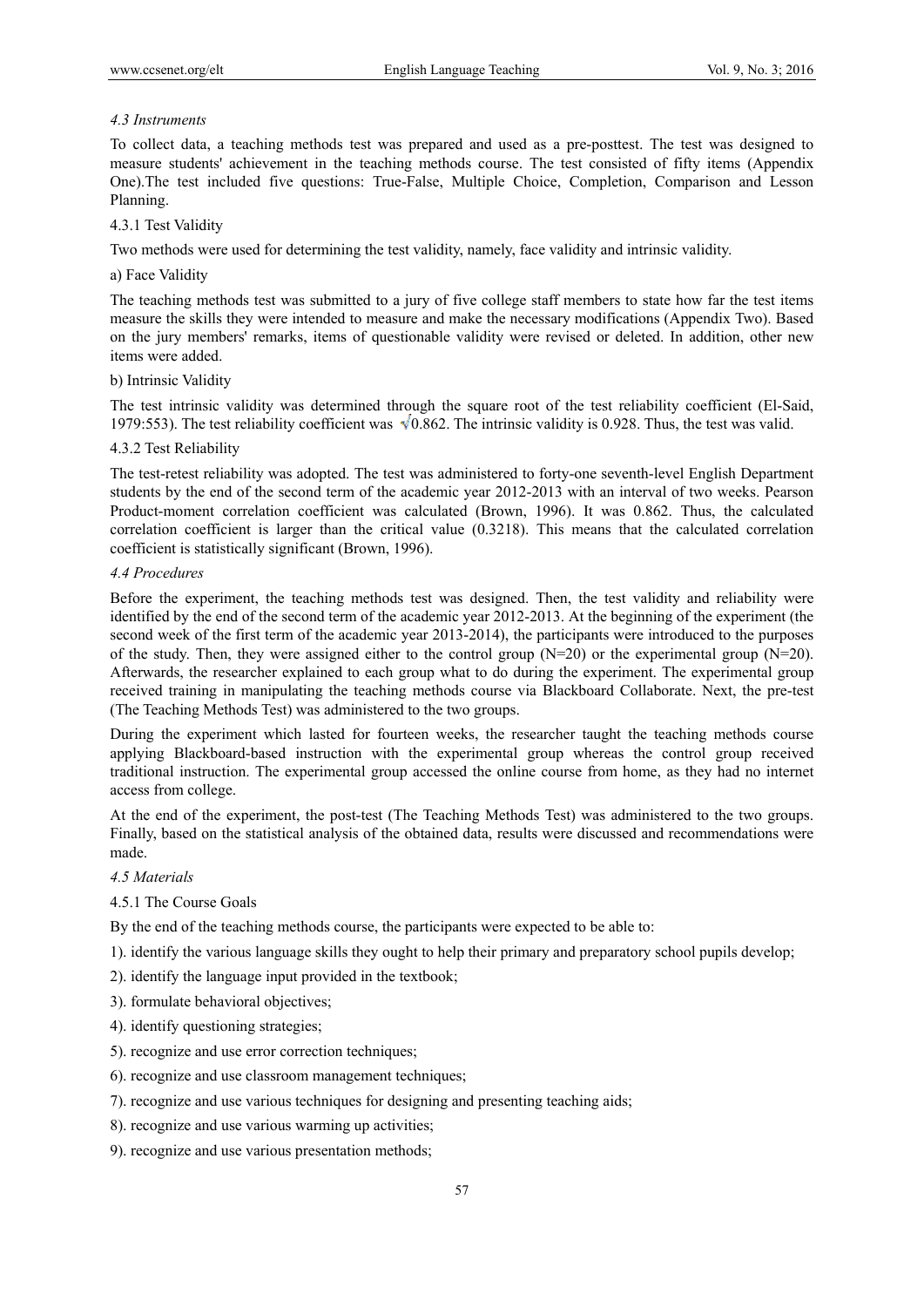- 10). recognize and use a number of practice techniques;
- 11). recognize and use various evaluation techniques;
- 12). plan and implement a whole lesson;
- 13). develop self and peer evaluation;
- 14). make use of feedback given to them in their teaching.
- 4.5.2 The Course Calendar, Contents , Assignments and Contact Hours

The following Table 1 shows the course calendar, contents, assignments and contact hours.

Table 1. The course calendar, contents, assignments and contact hours

| <b>No. of Weeks</b> | <b>Topics</b>                                                                                                                                                                                                                                                         | <b>Assignments</b>                                                                    | <b>Contact hours</b> |
|---------------------|-----------------------------------------------------------------------------------------------------------------------------------------------------------------------------------------------------------------------------------------------------------------------|---------------------------------------------------------------------------------------|----------------------|
| <b>First week</b>   | First Session: Introduction to the course<br>of<br>-the<br>components<br>the<br>teaching/learning<br>the<br>process<br>$\overline{\phantom{m}}$<br>characteristics of a competent<br>EFL<br>teacher spelled out in behavioral terms -<br>taxonomy of language skills. | Writing a paragraph about<br>characteristics<br>of a<br>the<br>competent EFL teacher. | 3                    |
|                     | <b>Second Session:</b> Discussion of students'<br>needs and expectations about the course.                                                                                                                                                                            |                                                                                       |                      |
| <b>Second week</b>  | First Session: Lesson planning: phases<br>and skills.                                                                                                                                                                                                                 | Reviewing sample lessons                                                              | 3                    |
|                     | Second Session: Use of lesson planning<br>formats                                                                                                                                                                                                                     |                                                                                       |                      |
| <b>Third week</b>   | First Session: Aims and behavioral<br>objectives                                                                                                                                                                                                                      | Formulating<br>sample<br>Objectives.                                                  |                      |
|                     | Second Session: Practice of writing<br>objective                                                                                                                                                                                                                      |                                                                                       | 3                    |
|                     |                                                                                                                                                                                                                                                                       |                                                                                       |                      |
| <b>Fourth week</b>  | First Session: Warming-up activities:<br>techniques,<br>brainstorming<br>games,<br>riddles, pictorial stimuli, use of teaching<br>aids  etc. Second Session: Peer<br>teaching (Practice of warming-up).                                                               | Preparing<br>some<br>warming-up activities                                            | 3                    |
| <b>Fifth week</b>   | First Session: Presentation: effective<br>presentation, procedures, explanations<br>and<br>instructions.<br>Presenting<br>new<br>vocabulary and structure.                                                                                                            | Adopting some techniques<br>for<br>presenting new vocabulary                          | $\mathbf{3}$         |
|                     | <b>Second Session: Peer teaching (Practice)</b><br>of effective presentation techniques)                                                                                                                                                                              | and structure.                                                                        |                      |
| Sixth week          | First Session: Practice: the function of<br>practice, characteristics of good practice<br>activities and phases of practice.                                                                                                                                          | Preparing<br>sample practice<br>activities.                                           |                      |
|                     | <b>Second Session : Peer teaching</b>                                                                                                                                                                                                                                 |                                                                                       | 3                    |
| <b>Seventh week</b> | (language practice activities)<br>First Session: Closure and evaluation<br>techniques<br><b>Second</b><br><b>Session:</b><br>Peer<br>teaching                                                                                                                         | Preparing sample closure and<br>evaluation techniques                                 | 3                    |
|                     | (practice of closure and evaluation                                                                                                                                                                                                                                   |                                                                                       |                      |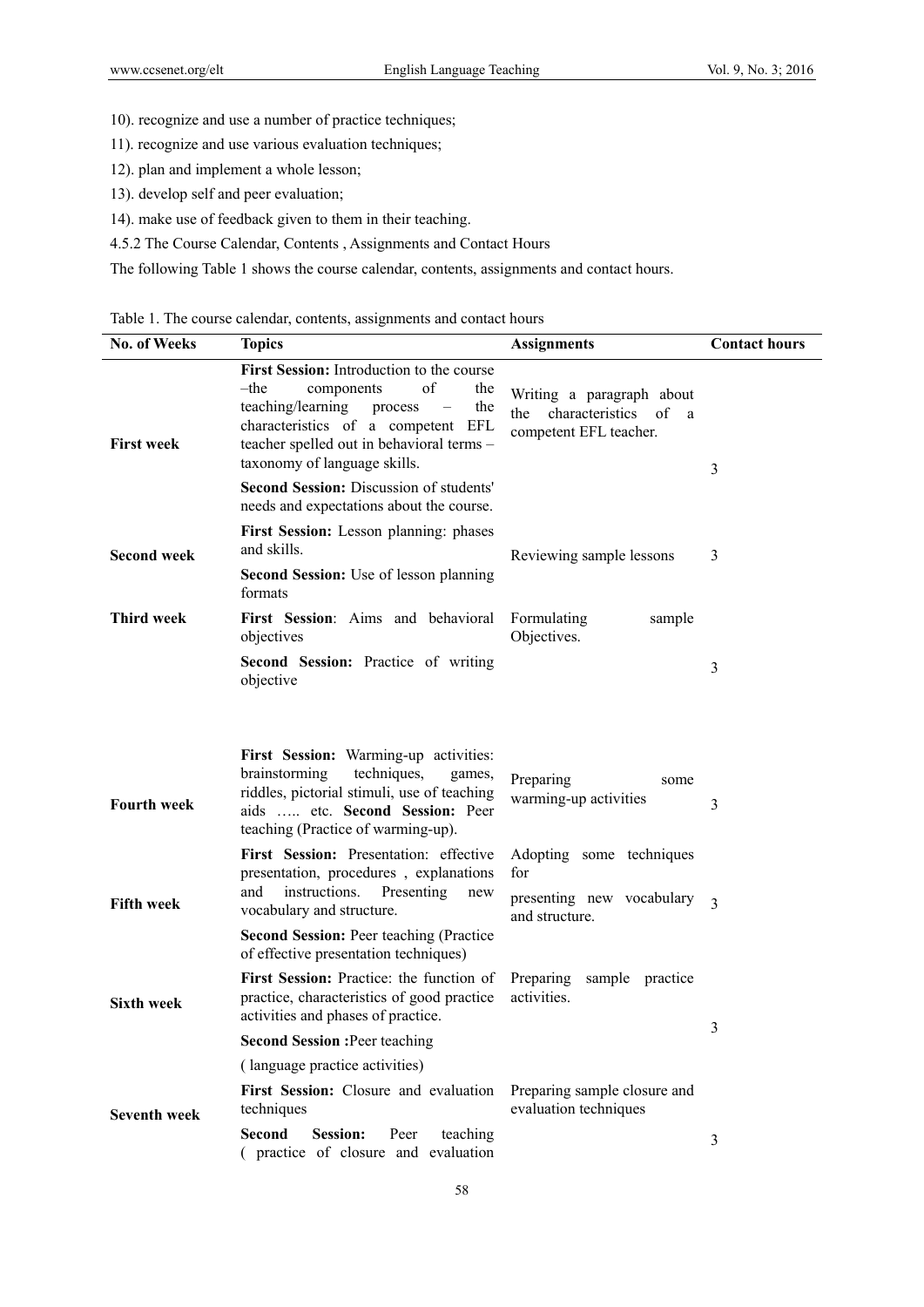|                        | techniques                                                                                                                                                                                                                     |                                                                                          |   |
|------------------------|--------------------------------------------------------------------------------------------------------------------------------------------------------------------------------------------------------------------------------|------------------------------------------------------------------------------------------|---|
| <b>Eighth week</b>     | <b>First session:</b> Mid-term written exam.<br>Second Session: Giving model answers<br>and discussing results                                                                                                                 |                                                                                          | 3 |
| <b>Ninth week</b>      | First Session: Questioning strategies.<br>techniques<br>correction<br>Error<br>and<br>interaction.<br>student-teacher<br><b>Second Session: Peer teaching (practice)</b><br>of questioning and error correction<br>techniques) | Adopting some questioning<br>and<br>correction<br>error<br>strategies.                   | 3 |
| <b>Tenth week</b>      | First Session: Classroom management<br>Placing and class watching.<br>Second Session: Peer teaching.                                                                                                                           | Applying some classroom<br>management techniques.                                        | 3 |
| <b>Eleventh week</b>   | First Session: Teaching Listening.<br>Second session: Teaching Speaking.                                                                                                                                                       | Adopting<br>for<br>techniques<br>presenting writing, reading,<br>listening and speaking. | 3 |
|                        | First Session: Teaching Reading.                                                                                                                                                                                               |                                                                                          |   |
| <b>Twelfth week</b>    | Second Session: Teaching writing.                                                                                                                                                                                              |                                                                                          |   |
|                        |                                                                                                                                                                                                                                |                                                                                          | 3 |
| <b>Thirteenth week</b> | Peer teaching of a whole lesson for both<br>first and second sessions.                                                                                                                                                         |                                                                                          | 3 |
| <b>Fourteenth week</b> | Revision and course closure                                                                                                                                                                                                    |                                                                                          | 3 |

# 4.5.3. Student Evaluation

Table 2 shows the scores allocated for student evaluation.

| Table 2. The scores allocated for student evaluation |
|------------------------------------------------------|
|------------------------------------------------------|

| Effective attendance and in-class activities | 15 marks |
|----------------------------------------------|----------|
| Midterm written exam                         | 20 marks |
| Peer-teaching                                | 15 marks |
| Final written exam                           | 50 marks |
| Total                                        | 100      |
|                                              |          |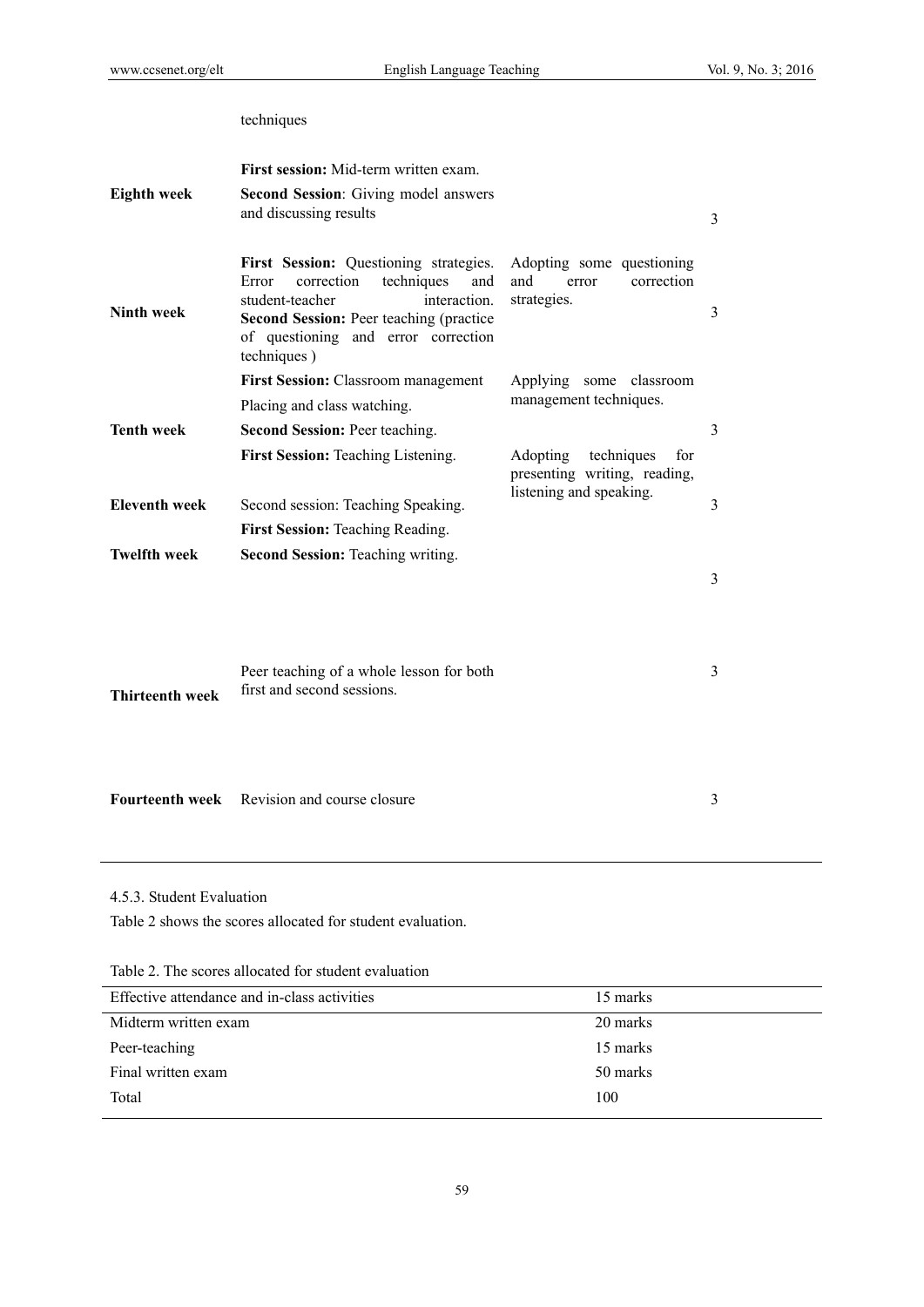## **5. Results and Discussion**

To make sure that there were no significant differences between the experimental group and the control group at the beginning of the experiment, Mann-Whitney Test was used. Table 3 shows Mean Ranks, Sum of Ranks and Z Values of the two groups on the Pre-Test.

| <b>Dimension</b> | Group         | N. | Mean<br>Rank | <sub>of</sub><br><b>Sum</b><br><b>Ranks</b> | df             | <b>Z</b> Values | Sig.  |
|------------------|---------------|----|--------------|---------------------------------------------|----------------|-----------------|-------|
| One              | Control Group | 20 | 20.33        | 406.50                                      |                |                 |       |
|                  | Ex. Group     | 20 | 20.68        | 413.50                                      | $\overline{2}$ | 0.102           | 0.925 |
|                  |               |    |              |                                             |                |                 |       |
| Two              | Control Group | 20 | 20.08        | 401.50                                      |                |                 |       |
|                  | Ex. Group     | 20 | 20.93        | 418.50                                      | $\overline{2}$ | 0.248           | 0.820 |
|                  |               |    |              |                                             |                |                 |       |
| Three            | Control Group | 20 | 19.90        | 398.00                                      |                |                 |       |
|                  | Ex. Group     | 20 | 21.10        | 422.00                                      | $\overline{2}$ | 0.349           | 0.758 |
|                  |               |    |              |                                             |                |                 |       |
| Four             | Control Group | 20 | 20.70        | 414.00                                      |                |                 |       |
|                  | Ex. Group     | 20 | 20.30        | 406.00                                      | $\overline{2}$ | 0.119           | 0.925 |
|                  |               |    |              |                                             |                |                 |       |
| Five             | Control Group | 20 | 19.73        | 394.50                                      |                |                 |       |
|                  | Ex. Group     | 20 | 21.28        | 435.50                                      | $\overline{2}$ | 0.466           | 0.678 |
|                  |               |    |              |                                             |                |                 |       |
| Total            | Control Group | 20 | 19.90        | 398.00                                      |                |                 |       |
|                  | Ex. Group     | 20 | 21.10        | 422.00                                      | $\overline{2}$ | 1.328           | 0.758 |
|                  |               |    |              |                                             |                |                 |       |

Table 3. Mean ranks, sum of ranks and z values of the two groups on the pre-test

Results in Table 3 show that there were no significant differences between the mean ranks of the experimental group and the control group at the beginning of the experiment. This indicates that the two groups were homogeneous at the beginning of the experiment. Results also reveal that the mean ranks of the two groups were relatively low. This may be attributed to the fact that students had come from the summer vacation in which they might not have read any books about teaching methods. Another plausible interpretation is that the participants hadn't studied any teaching methods courses before the seventh level.

In response to the first research question, "What is the effect of blackboard- based instruction on the seventh-level English department students' achievement in the EFL teaching methods course?", Wilcoxon Signed Ranks Test was used. Table 4 shows mean ranks, sum of ranks and Z values of the experimental group on the pre and post-test.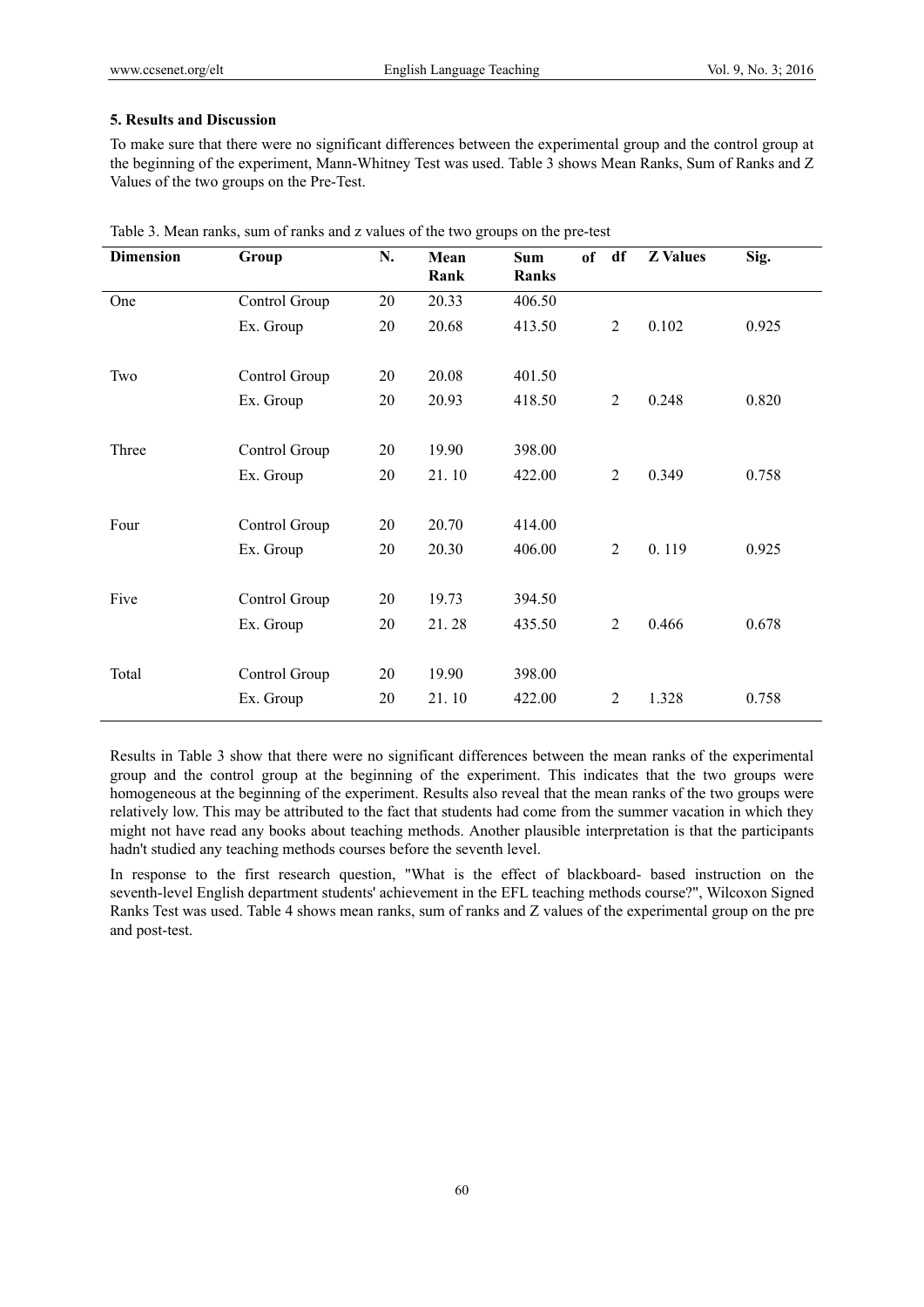| <b>Dimension</b> | <b>Ranks</b>          | ${\bf N}$        | <b>Mean Rank</b> | <b>Sum of Ranks</b> | Z values | Sig. |
|------------------|-----------------------|------------------|------------------|---------------------|----------|------|
| One              | <b>Negative Ranks</b> | $\boldsymbol{0}$ | 0.00             | 0.00                |          |      |
|                  | <b>Positive Ranks</b> | 20               | 10.50            | 210.00              | 3.941    | .000 |
|                  | Ties                  | $\boldsymbol{0}$ |                  |                     |          |      |
|                  | Total                 | 20               |                  |                     |          |      |
| Two              | <b>Negative Ranks</b> | $\boldsymbol{0}$ | 0.00             | 0.00                |          |      |
|                  | <b>Positive Ranks</b> | 19               | 10.00            | 190.00              | 3.846    | .000 |
|                  | Ties                  | 1                |                  |                     |          |      |
|                  | Total                 | 20               |                  |                     |          |      |
| Three            | <b>Negative Ranks</b> | $\boldsymbol{0}$ | 0.00             | 0.00                |          |      |
|                  | <b>Positive Ranks</b> | 20               | 10.50            | 210.00              | 3.943    | .000 |
|                  | Ties                  | $\boldsymbol{0}$ |                  |                     |          |      |
|                  | Total                 | 20               |                  |                     |          |      |
| Four             | <b>Negative Ranks</b> | $\boldsymbol{0}$ | $0.00\,$         | 0.00                |          |      |
|                  | <b>Positive Ranks</b> | 20               | 10.50            | 210.00              | 3.980    | .000 |
|                  | Ties                  | $\boldsymbol{0}$ |                  |                     |          |      |
|                  | Total                 | 20               |                  |                     |          |      |
| Five             | <b>Negative Ranks</b> | $\boldsymbol{0}$ | $0.00\,$         | 0.00                |          |      |
|                  | <b>Positive Ranks</b> | 19               | 10.00            | 190.00              | 3.850    | .000 |
|                  | Ties                  | $\mathbf{1}$     |                  |                     |          |      |
|                  | Total                 | 20               |                  |                     |          |      |
| Total            | <b>Negative Ranks</b> | $\boldsymbol{0}$ | $0.00\,$         | 0.00                |          |      |
|                  | <b>Positive Ranks</b> | 20               | 10.50            | 210.00              | 3.926    | .000 |
|                  | Ties                  | $\boldsymbol{0}$ |                  |                     |          |      |
|                  | Total                 | 20               |                  |                     |          |      |

Table 4. Mean ranks, sum of ranks and Z Values of the Experimental group on the pre and post test

Results in Table 4 show that, in spite of the low performance of the participants in the pretest, there were significant differences at 0.01 level between the pre-and-post mean ranks of the experimental group in the five dimensions of the teaching methods test, in favor of the latter. Thus, the first hypothesis stating that "there are significant differences at 0.05 level between the pre-and-posttest mean scores of the experimental group in the EFL teaching methods test, in favor of the latter", was verified. These results mean that Blackboard-based instruction led to significant improvement in the participants' achievement in the teaching methods course. This improvement may be due to the strong equalizing effect of Blackboard-based instruction. Compared to traditional instruction where discussions tend to be relatively unbalanced, -with one or two participants dominating class discussions due to lack of microphones, Blackboard-based instruction provides learners with equal opportunities for participation. These results are congruent with the conclusions of Warschauer (1996), Alvine (2000) and Farooq and Gulzar (2011) that electronic communication can bring about more equal participation among second and foreign language learners.

Another plausible interpretation is that Blackboard-based instruction employs tools for collaboration and interaction which are important aspects of effective learning environment. These include announcements, chat, email, discussions and virtual classrooms. The announcements tool provided the participants with a simple, efficient way of relaying messages on to all the participants in the group without wasting class time while the email facility provided them with the opportunity to communicate with the teacher on an as-needed basis. Thus, Blackboard-based instruction created an environment of interaction and collaboration which enabled the teacher and the participants to work collaboratively in a flexible learning environment. This was supported by previous studies revealing that Blackboard-based instruction enhances collaboration and interaction which have positive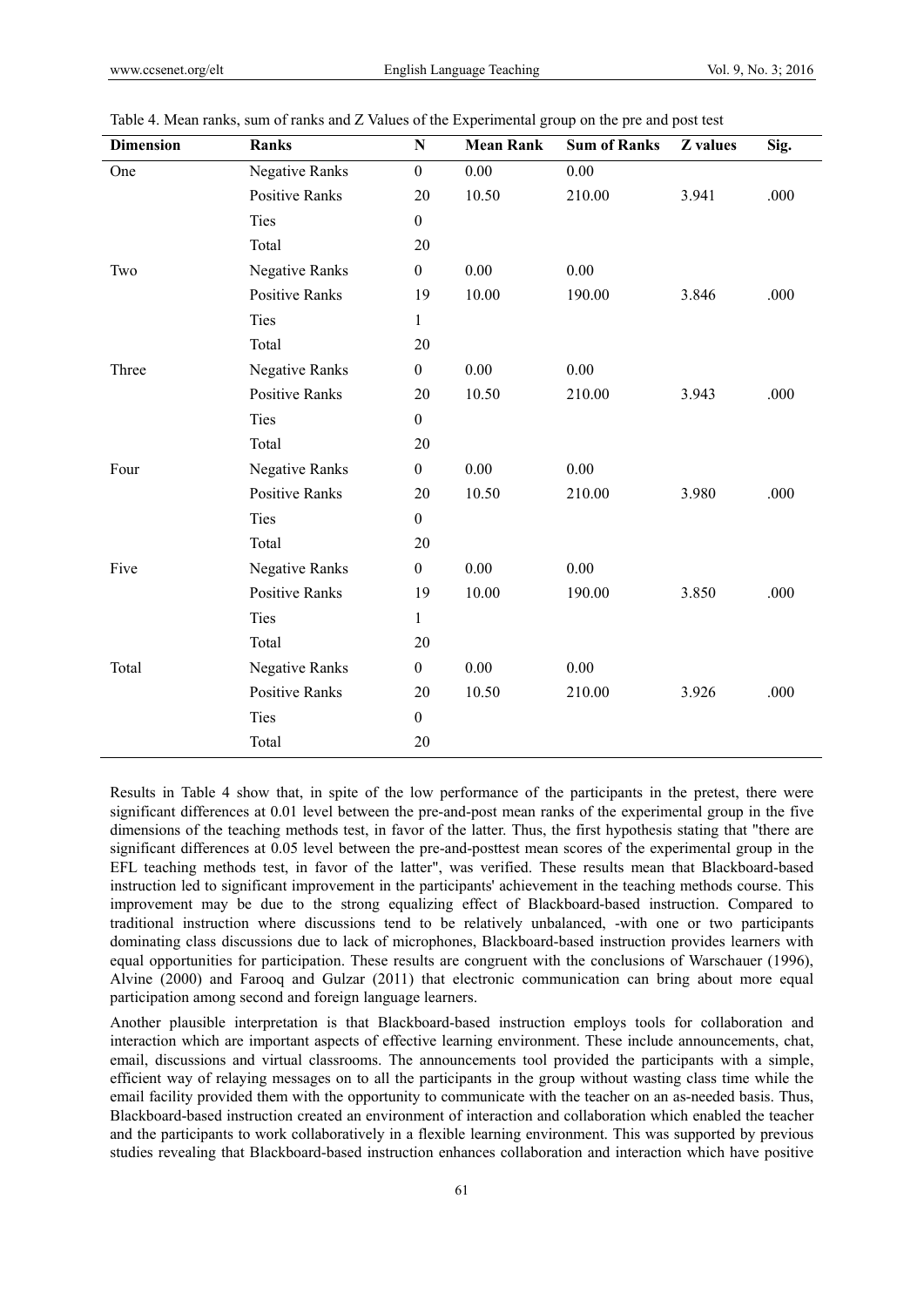effects on EFL/ESL learners' achievement (Blake, 2005; Heckman & Annabi, 2005; Malikowski et al., 2007; Shih et al., 2007; Aldosari, 2013; Alelaiwi & Hossain, 2015).

A third possible interpretation is that, since Blackboard-based instruction employs different multi-sensory tools, it appealed to the participants' various learning styles and multiple intelligences. It enabled them to access the course materials at their own pace and offered multi-sensory cues appealing to the broad range of learning styles. Thus, by addressing the participants' different learning styles and multiple intelligences, Blackboard-based instruction encouraged them to try harder and at the same time made the learning environment as meaningful and enjoyable as possible for them.

A fourth possible interpretation is that Blackboard-based instruction provided the participants with various techniques of feedback. The teacher used oral, written, immediate and delayed feedback techniques which enabled the participants to locate the source of errors in their performance and carry out the cognitive comparison needed to notice the gap between their errors and the target performance and bridge that gap. In this way, Blackboard-based instruction created a scaffolding learning environment which encouraged the participants to interact with their teacher and colleagues while receiving constructive feedback on their performance. This commensurate with prior research findings about the positive effects Blackboard-based instruction on EFL/ESL learners' attitudes and achievement as it addresses their learning styles and multiple intelligences (Richards and Rogers, 2001; Larsen–Freeman, 2002; Christison, 2005; Mekheimer, 2012; Fageeh & Mekheimer, 2013).

To answer the second research question: "Which is more effective, blackboard-based instruction or traditional instruction, in enhancing students' achievement?", Mann-Whitney Test was used to compare the scores of the two groups. Table (5) shows Mean Ranks, Sum of Ranks and Z Values of the control group and the experimental group on the Post-Test

| <b>Dimension</b> | Group         | N. | Mean<br>Rank | <sub>of</sub><br><b>Sum</b><br>Ranks | df             | <b>Z</b> Values | Sig.  |
|------------------|---------------|----|--------------|--------------------------------------|----------------|-----------------|-------|
| One              | Ex. Group     | 20 | 26.83        | 536.50                               |                |                 |       |
|                  | Control Group | 20 | 14.18        | 283.50                               | $\overline{2}$ | 3.483           | 0.000 |
| Two              | Ex. Group     | 20 | 27.25        | 545.00                               |                |                 |       |
|                  | Control Group | 20 | 13.75        | 275.00                               | $\overline{2}$ | 3.688           | 0.000 |
| Three            | Ex. Group     | 20 | 27.55        | 551.00                               |                |                 |       |
|                  | Control Group | 20 | 13.45        | 269.00                               | $\overline{2}$ | 3.856           | 0.000 |
| Four             | Ex. Group     | 20 | 28.23        | 564.50                               |                |                 |       |
|                  | Control Group | 20 | 12.78        | 255.50                               | $\overline{2}$ | 4.232           | 0.000 |
| Five             | Ex. Group     | 20 | 28.55        | 571.00                               |                |                 |       |
|                  | Control Group | 20 | 12.45        | 249.00                               | $\overline{2}$ | 4.401           | 0.000 |
|                  |               |    |              |                                      |                |                 |       |
| Total            | Ex. Group     | 20 | 28.60        | 572.00                               |                |                 |       |
|                  | Control Group | 20 | 12.40        | 248.00                               | $\overline{2}$ | 4.389           | 0.000 |

Table 5. Mean ranks, sum of ranks and Z values of the control group and the experimental group on the post-test

Results in Table 5 show that there were significant differences at 0.01 level between the post mean ranks of the control group and the experimental group in the five dimensions of the teaching methods test, in favor of the experimental group. Thus, the second hypothesis stating that "There are significant differences at 0.05 level between the post-test mean scores of the experimental group and the control group in the EFL teaching methods test, in favor of the former." was verified. This proves that Blackboard-based instruction was more effective in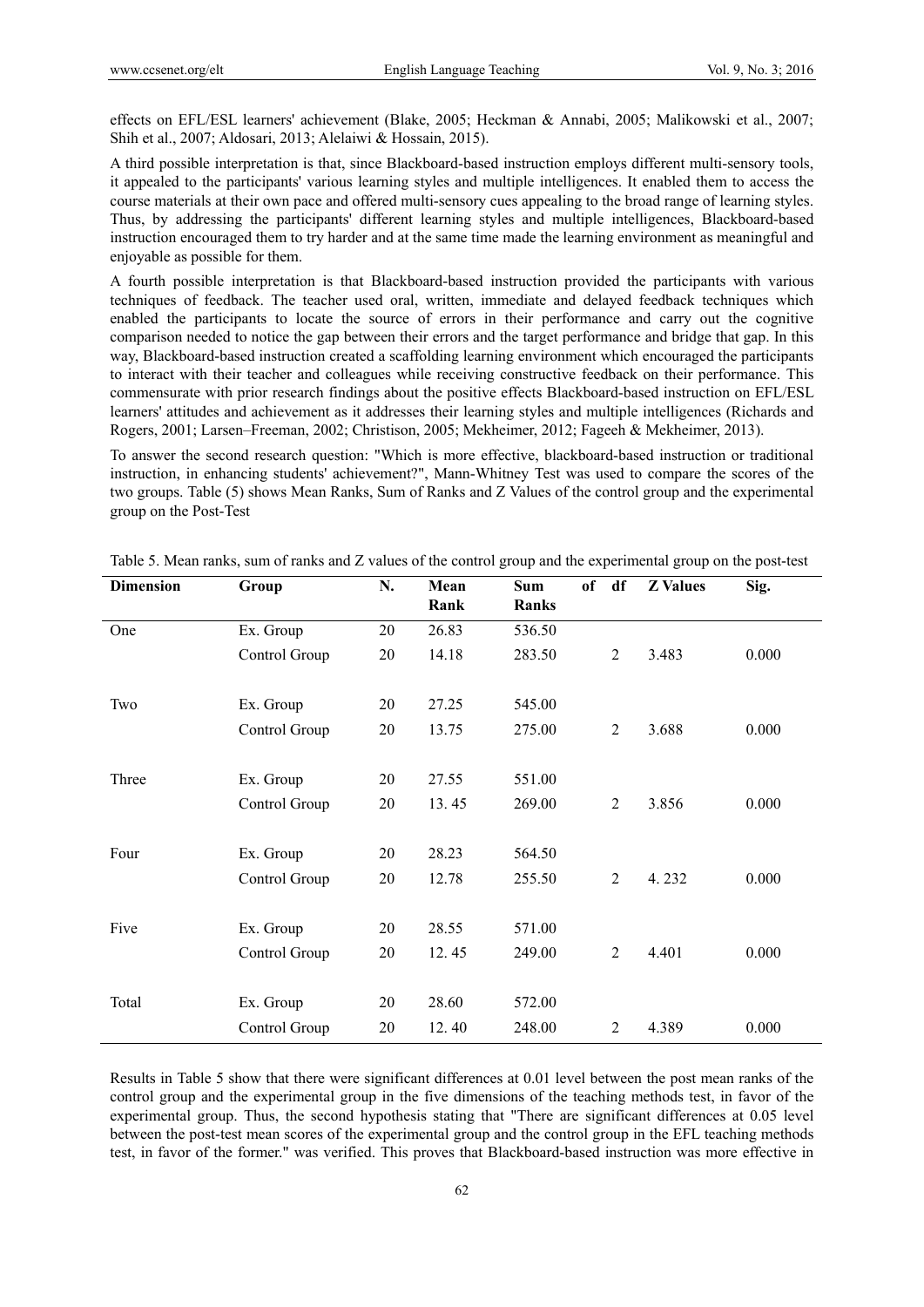improving the participants' achievement than traditional instruction. The superiority of the experimental group over the control group may be due to the increased accessibility and availability associated with Blackboard-based instruction. The participants of the experimental group were more able to access Blackboard via the internet at anytime and anywhere. Thus, they could view, download the course materials and other information and submit assignments online as soon as they were complete. Moreover, it allowed the participants to record classes as they happen, including any presentation audio and visuals. This means that the course content was accessible even after being delivered, an important benefit for the participants who did not fully understand the first time. Accordingly, Blackboard-based instruction made learning less daunting and helped with revision before exams for the participants. These results provided empirical support for the studies which highlighted the increased accessibility and availability associated with Blackboard-based instruction as a key factor in improving EFL/ESL learners' achievement (Bradford et al., 2007; Heirdsfield et al., 2007; Heirdsfield et al.,2 011; Prasad et al., 2013).

Also, this superiority can be explained by the fact that, compared to traditional instruction, Blackboard-based instruction enabled the participants to communicate synchronously and asynchronously with their colleagues as well as teacher. This created an environment of collaboration and scaffolding which had positive effects on the participants' achievement. It also enhanced interaction which took place in different forms: between the participants and course materials, the participants and learning activities, the participants and teacher and among the participants. Thus, compared to traditional instruction where interaction is impeded by the lack of microphones, Blackboard-based instruction provided the participants with multiple opportunities to explore alternative means to interact with teacher, peers, course material and activities. In addition, it provided the participants with the flexibility to communicate according to their schedule, in an environment which is geographically separate from the teacher. These results are supported by previous studies which revealed that both types of communication (synchronous or asynchronous) can enhance interaction with the teacher and other learners and provide opportunities for knowledge building as much of learning occurs within social contexts (Thurmond & Wambach, 2004; Liaw, 2008; Farooq & Gulzar , 2011).

A third possible interpretation is that, since many EFL/ESL learners suffer from performance anxiety in face-to-face communication as it is not acceptable for them to make mistakes and they don't like to embarrass themselves in public, Blackboard-based instruction helped the participants to alleviate their performance anxiety as it provided them with various modes of participation (orally and/or in writing; synchronously and/or asynchronously). Another important factor which might have alleviated the participants' anxiety was that Blackboard-based instruction enabled them to give and get feedback in different modes (orally and/or in writing; synchronously and/or asynchronously; individually and/or in groups). A third factor which might have alleviated the participants' anxiety was that weak and average participants could access the course materials before and after the scheduled lectures, which enhances their comprehension. These results are commensurate with the studies of Soukup, (2004), Alexander and Boud (2001) and Prasad et al. (2013) which revealed that Blackboard-based instruction plays a major role in alleviating EFL/ESL learners' anxiety.

A fourth possible interpretation is that, compared to traditional instruction, Blackboard-based instruction provided the participants with more learning varieties including (1) live interactive virtual classes (2) email (course messages) and electronic discussion groups (chat rooms); (2) bulletin boards (course announcements) ; 3) downloadable recorded course materials or tutorials; 4) interactive tutorials on the Web; and 5) informatics. These various learning varieties dispelled boredom and monotony which are looked upon as a bitter enemy of effective learning. In addition, they injected new vitality in the participants who showed more interest in the teaching methods course. Accordingly, Blackboard-based instruction gave scope for the participants and the teacher to go beyond chalk and talk method. Although these results seem to run counter to the conclusions of Hundsberger (2009), which generally revealed no significant differences between technology-based instruction and traditional instruction, they are commensurate with the conclusions of Mathew and Alidmat (2013) and Mohsen and Shafeeq (2014) about the positive effects of the learning varieties offered by Blackboard-based instruction on EFL/ESL learners' achievement and motivation.

#### **5. Conclusion**

The present study sought to investigate the effect of blackboard- based instruction on pre-service teachers' achievement in the EFL teaching methods course at The Faculty of Education for Girls, in Bisha, KSA. Results are encouraging as far as the effect of blackboard-based instruction on the participants' achievement is concerned. They revealed that Blackboard-based instruction was effective in enhancing the participants' achievement in the EFL teaching methods course. In addition, compared to traditional instruction, Blackboard-based instruction was more effective in improving the participants' achievement. The superiority of Blackboard-based instruction over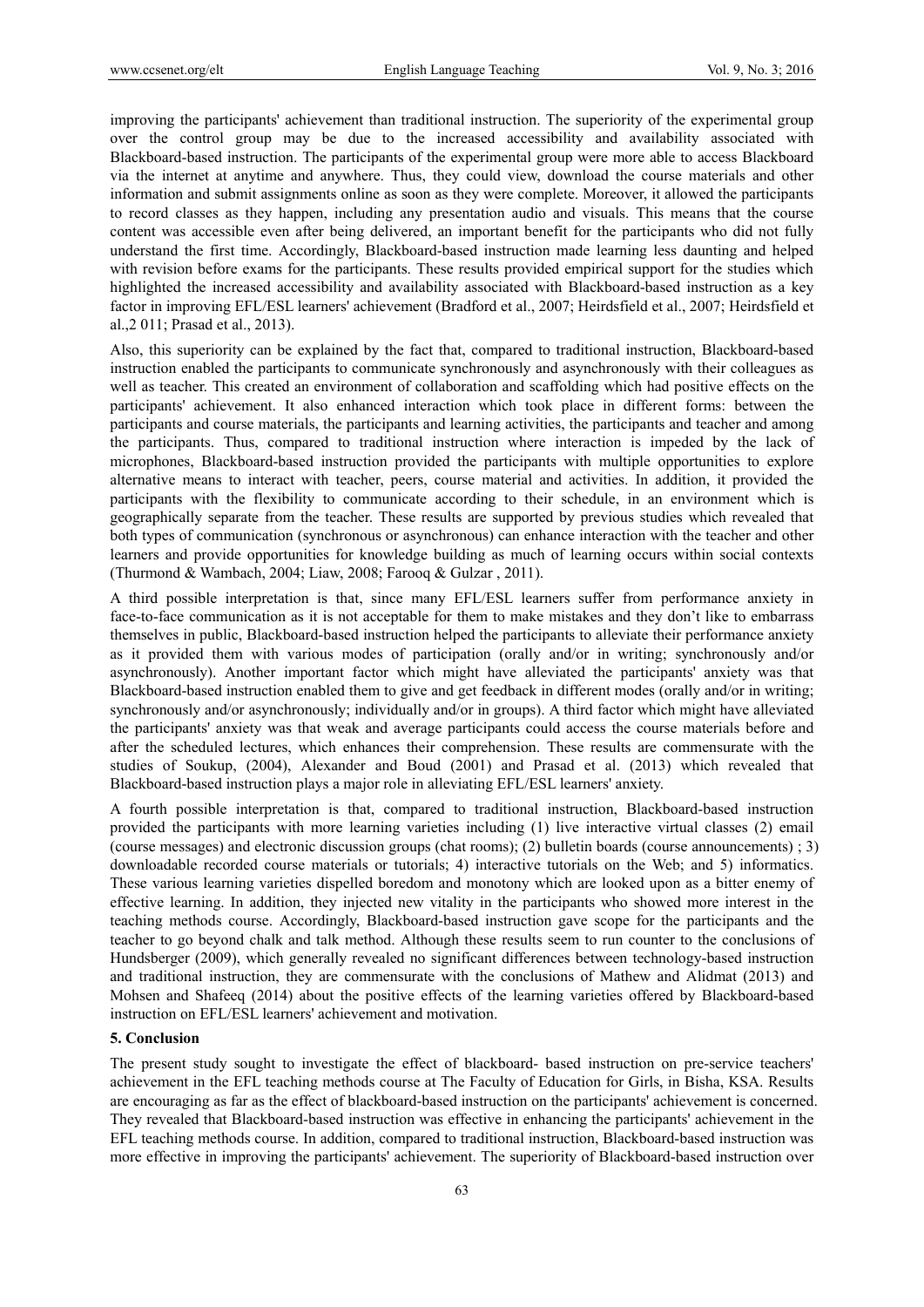traditional instruction, theoretically, highlights the beneficial role of such new approach in the EFL teaching methods courses and implies that, pedagogically, Blackboard-based instruction is a better choice for EFL teachers at The Faculties of Education for Girls. These results substantiate the importance of integrating Blackboard-based instruction into the EFL teaching methods courses as it proved to be conductive to better achievement through its affordable learning environment which enabled the participants to attend their classes and participate in class discussions and access their course materials regardless of their geographic location. In addition, it enabled the participants to communicate synchronously and asynchronously with their colleagues as well as the teacher. This created an environment of collaboration and scaffolding which had positive effects on the participants' achievement.

# **6. Recommendations**

Based on the results of the study, the following recommendations are made:

1). EFL teachers should be encouraged to adopt Blackboard-based instruction in their teaching methods courses.

2). EFL teachers should be trained to use the(delete) Blackboard-based instruction in their teaching at The Faculties of Education for Girls.

3). Blackboard-based instruction should be integrated into the EFL teaching methods course.

4). The activities of the EFL teaching methods course should be adapted to suit blackboard-based instruction.

5). EFL teachers should empower students by creating learner-centered environment in which they are actively and safely engaged in the teaching process via Blackboard Collaborate.

6). EFL students should have a clear idea of why they use Blackboard Collaborate, what they use it for and how they use it.

7). EFL teachers should encourage all types of online feedback (oral, written, immediate and delayed).

## **7. Suggestions for Further Research**

-Future research can investigate the effect of synchronous tools such as virtual classrooms and online chat versus asynchronous tools such as email communications and discussion forums on EFL learners' achievement in the teaching methods course.

-Future research can investigate the effect of Blackboard-based instruction on EFL learners' listening, speaking, reading and writing skills.

-It is possible to investigate the effect of Blackboard-based instruction on EFL learners' attitudes towards the teaching methods course.

-Since this study was conducted on female students and because it is likely that male and female students learn better through different teaching methods, the present study needs to be replicated with male students.

-Future research studies can direct due attention to investigating the effect Blackboard-based instruction on EFL teachers' attitudes towards the teaching profession.

#### **References**

- AlAjmi, M. F, Khan, S., & Zamani, A. S. (2012). Using Instructive Data Mining Methods to Revise the Impact of Virtual Classroom in E-Learning, *International Journal of Advanced Science and Technology*, *45*, 125-134.
- Aldosari, H. (2013). Effectiveness of a Wikis-Based Applied Linguistics Course on Learning Outcomes and Attitudes towards the Course, *Global Journal of Human Social Science*, *13*(13), 39-46.
- Alelaiwi, A., & Hossain, M. S. (2015). Evaluating and Testing User Interfaces for E-Learning System: Blackboard Usability Testing. *Journal of Information Engineering and Applications*, *5*(1), 23-30.
- Alexander, S., & Boud, D. (2001). Learners Still Learn from Experience When Online. In J. Stephenson (Ed.), *Teaching and Learning Online: Pedagogies for New Technologies* (pp. 1-15). London: Kogan Page.
- Al-Hajailan, T. (1999). Evaluation of English as a Foreign Language *Textbook for Third Grade Secondary Boys' Schools in Saudi Arabia*. (Unpublished doctoral dissertation). Mississippi State University.
- Al-Hazmi, S.(2003). EFL Teacher Preparation Programs in Saudi Arabia: Trends and Challenges. *TESOL Quarterly*, *37*(2), 342-345. http://dx.doi.org/10.2307/3588509
- Aljabre, A. (2012). An Exploration of Distance Learning in Saudi Arabian Universities: Current Practices and Future Possibilities. *International Journal of Business, Humanities and Technology, 2*(2), 131-137.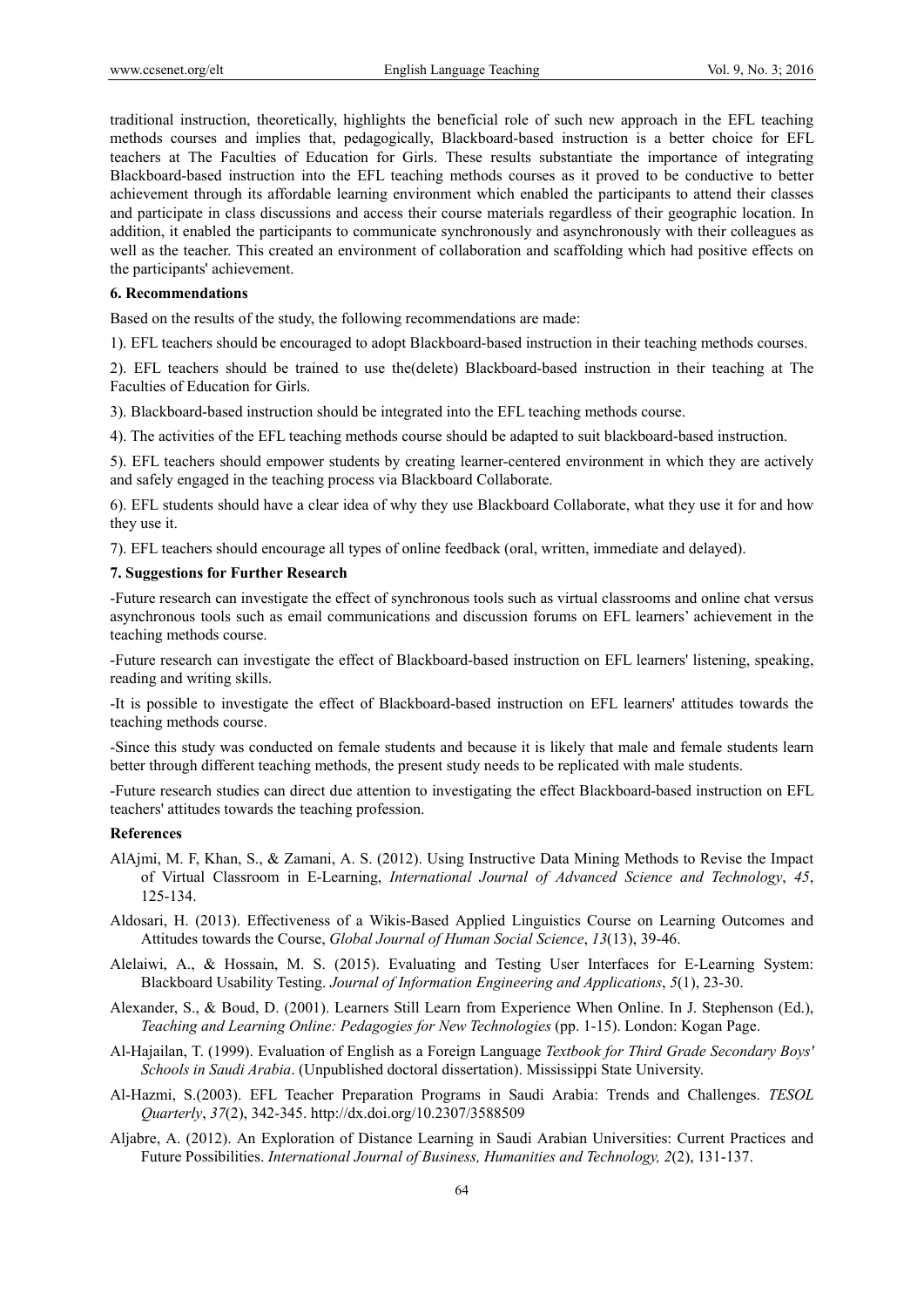- Alvine, L. (2000). A 20th century English Teacher Educator Enters the 21st Century: A Response to Pope and Golub. *Contemporary Issues in Technology and Teacher Education, 1*(1), 102-106.
- Almelhi, A. M. (2014). Effects of Teaching Argumentative Reading and Writing by Integration in an E-Learning Environment on Literacy Development in EFL College Students. *International Journal of Humanities and Social Science*, *4*(5), 85-102.
- Al-Melhi, A. A. (2014). Effects on and Predictability of Computer-mediated Glosses in Reading Comprehension of EFL College Students. *The Reading Matrix*, *14*(2), 65-77.
- Al-Jabry, H., Salahuddin, M., & Al-Shazly, A. (2014). Developing and Piloting a Literature Course Learnable Via Blackboard for EFL Literature Instruction. *Studies in Literature and Language, 8*(1), 85-95.
- Armstrong, T. (1994). Multiple Intelligences: Seven Ways to Approach Curriculum. *Educational Leadership*, *52*(3), 26-28.
- Becker, H. J. (2000). The "Exemplary Teacher" Paper- How It Arose and How It Changed Its Author's Research Program. *Contemporary Issues in Technology and Teacher Education*, *1*(2), 1-9.
- Blake, R. J. (2005). Bimodal CMC: The Glue of Language Learning at a Distance. *CALICO Journal, 22*(3), 497-511.
- Bowman, C. A. (2000). Infusing Technology-based Instructional Frameworks in the Methods Courses: A Response to Pope and Golub. *Contemporary Issues in Technology and Teacher Education*, *1*(1), 98-101.
- Bradford, P., Porciello, M., Balkon, N., & Backus, D. (2007). The Blackboard Learning System: The be All and End All in Educational Instruction? *Journal of Educational Technology Systems*, *35*(3), 301-314. http://dx.doi.org/10.2190/X137-X73L-5261-5656
- Brown, J. (1996). *Testing in Language programs.* New Jersey: Prentice Hall Regents.
- Brown, D. B. (2007). *Principles of Language Learning and Teaching* (6th ed.).White Plains, NY: Pearson.
- Christison, M. A. (2005). *Multiple Intelligences and Language Learning: A Guidebook of Theory, Activities, Inventories and Resources*. Burlingame, CA: Alta Book Center.
- El-Said, F. A. (1979). *Statistical Psychology and Human Mind Measurement* (3rd ed) Cairo. Dar Al Fekr Al Arabi (In Arabic).
- Fageeh, A., & Mekheimer, M. (2013). Effects of blackboard on EFL academic writing and attitudes. *The JALTCALL Journal*, *9*(2)*,* 169-196.
- Farooq, U., & Gulzar, M. A. (2011). Interaction with Tutors and Peers in a Virtual Classroom: A Case Study of Online English Language Teaching Program in Pakistan. *The Journal of Humanities and Social Sciences*, *XIX(1)*, 21-42.
- Farooq, M. U., Al Asmari, A., & Javid, C. Z. (2012). A Study of Online English Language Teacher Education Programmes in Distance Education Context in Pakistan, *English Language Teaching*, *5*(11), 91-103. http://dx.doi.org/10.5539/elt.v5n11p91
- Gass, S., & Selinker, L. (2008). *Second Language Acquisition: An Introductory Course* (3rd ed.). New York, NY: Routledge.
- Heckman, R., & Annabi, H. (2005). A Content Analytic Comparison of Learning Processes in Online and Face-to-Face Case Study Discussions , *Journal of Computer-Mediated Communication, 10*(2), 00.
- Heirdsfield, A., Davis, J., Lennox, S., Walker, S., & Zhang, W. (2007). Online learning environments: What early childhood teacher education students say. *Journal of Early Childhood Teacher Education, 28*(2), 115-126. http://dx.doi.org/10.1080/10901020701366699
- Heirdsfield, A., Walker, S., Tambyah, M., & Beutel, D. (2011). Blackboard as an Online Learning Environment: What Do Teacher Education Students and Staff Think? *Australian Journal of Teacher Education, 36*(7), 1-16. http://dx.doi.org/10.14221/ajte.2011v36n7.4
- Hismanoglu, M. (2012). Integrating Second Life into an EFL Classroom: A New Dimension in Foreign Language Learning and Teaching. *International Journal on New Trends in Education and Their Implications*, *3(4),* 100-110
- Hrastinski, S. (2008). Asynchronous and Synchronous e-learning: A Study of Asynchronous and Synchronous e-learning Methods Discovered that Each Supports Different Purposes. *EDUCAUSE Quarterly*, **31**(4),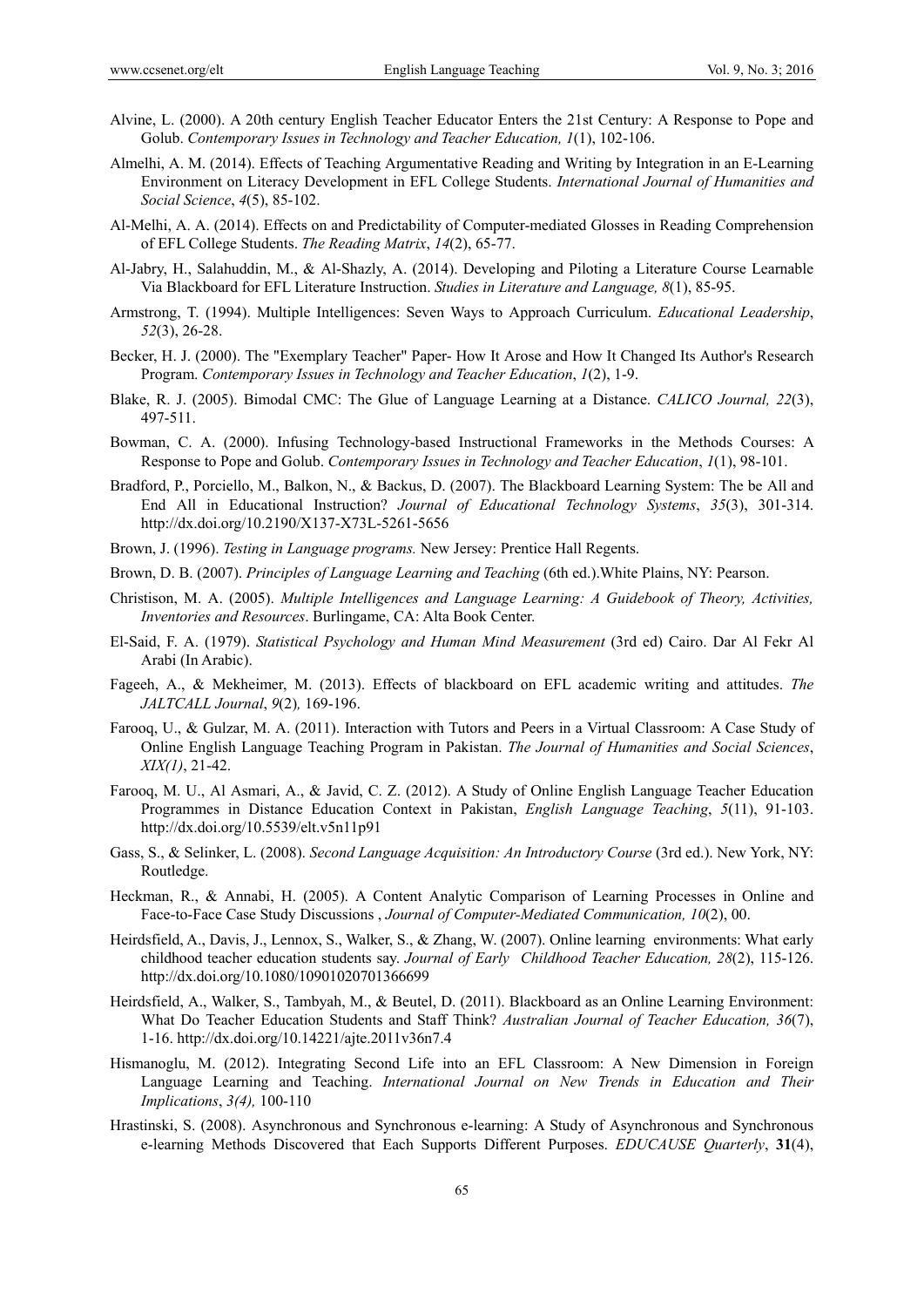51-55.

- Hundsberger, S. (2009). *Foreign Language Learning in Second Life and the Implications for Resource Provision in Academic Libraries*. Retrieved on August 15, 2015, from http://arcadiaproject.lib.cam.ac.uk/docs/second\_life.pdf
- Hyslop-Margison, E. J. (2004). Technology, human Agency and Dewey's Constructivism: Opening Democratic Spaces in Virtual Classrooms. *Australasian Journal of Educational Technology, 20*(2), 137-148.
- Kashghari, B., & Asseel, D. (2014). *Collaboration and Interactivity in EFL Learning via Blackboard Collaborate: A Pilot Study*, *Paper presented at the International Conference ICT for Language Learning*, 13 - 14 November 2014, Lungarno del Tempio 44, Florence
- Larsen-Freeman, D. (2002). *Techniques and Principles in Language Teaching* (2nd ed). Oxford: Oxford University Press.
- Liaw, S-S. (2008). Investigating Students' Perceived Satisfaction, Behavioural Intention, and Effectiveness of e-Learning: A Case Study of the Blackboard System. *Computers and Education*, *51*(2), 864-873. http://dx.doi.org/10.1016/j.compedu.2007.09.005
- Liontas, J. I. (2002). CALL Media Digital Technology: Whither in the New Millennium? *CALICO Journal, 19*(2), 315-330.
- Malikowski, S. R., Thompson, S. R., & Theis, J. G. (2007). A Model for Research into Course Management Systems: Bridging Technology and Learning Theory. *Journal of Educational Computing Research, 36*(2), 149-173. http://dx.doi.org/10.2190/1002-1T50-27G2-H3V7
- Martin, F, Parker, M., & Oyarzun, B. A. (2013). A Case Study on the Adoption and use of Synchronous Virtual Classrooms. *The Electronic Journal of e-Learning*, *11*(2), 124-138.
- Maslamani, J. A. (2013). Potential Integration of a Computer-Mediated Communication Platform into the Saudi EFL Classroom: A Synthetic Review. *International Journal of Humanities and Social Science, 3*(15), 72-87.
- Mathew, N. G., & Alidmat, A. O. (2013). A Study on the Usefulness of Audio-Visual Aids in EFL Classroom: Implications for Effective Instruction, *International Journal of Higher Education*, *2*(2), 86-92. http://dx.doi.org/10.5430/ijhe.v2n2p86
- Mekheimer, M. A. A. (2012). Assessing Aptitude and Attitude Development upon Teaching Translation Skills Using LMS and an Online Dictionary. *CALICO Journal, 29*(2), 321-340. http://dx.doi.org/10.11139/cj.29.2.321-340
- Mohsen, M. A., & Shafeeq, C. P. (2014). EFL Teachers' Perceptions on Blackboard Applications. *English Language Teaching*, *7*(11), 108-118. http://dx.doi.org/10.5539/elt.v7n11p108
- Perkins, D. N. (1992b). What Constructivism Demands of the Learner. In T. M. Duffy, & D. H. Jonassen (Eds.), *Constructivism and the Technology of Instruction: A conversation* (pp. 161-166). Hillsdale, NJ: Lawrence Erlbaum Associates.
- Pope, C., & Golub, J. (2000). Preparing Tomorrow's English Language Arts Teachers Today: Principles and Practices for Infusing Technology. *Contemporary Issues in Technology and Teacher Education, 1*(1), 89-97.
- Powers, S. M., & Mitchell, J. (1997). Student Perceptions and Performance in a Virtual Classroom Environment. *Paper presented at the Annual Meeting of the American Educational Research Association* (Chicago, IL, March 24-28).
- Prasad, M. R., Manjula, B., & Bapuji, V. (2013). Virtual Classroom Pedagogy: New Tendency in Higher Education Institutions. *International Journal of Information and Computation Technology, 3*(7), 671-676.
- Richards, J., & Rogers, T. (2001). *Approaches and Methods in Language Teaching* (2nd ed). Cambridge: Cambridge University Press. http://dx.doi.org/10.1017/CBO9780511667305
- Royce, T. (2002). Multimodality in the TESOL classroom: Exploring Visual-Verbal Synergy. *TESOL Quarterly, 36*(2), 191-206. http://dx.doi.org/10.2307/3588330
- Romano, M. T. (2003). *Empowering Teachers with Technology: Making it Happen*. Oxford: Scarecrow Press.
- Shih, Y., Lin, Y., & Yang, M. (2007). The Development of an Online Virtual English Classroom: VEC3D, *Journal of Information Technology and Applications*, *2*(2), 61-68.
- Soukup, C. (2004). Multimedia Performance in a Computer-Mediated Community: Communication as a Virtual